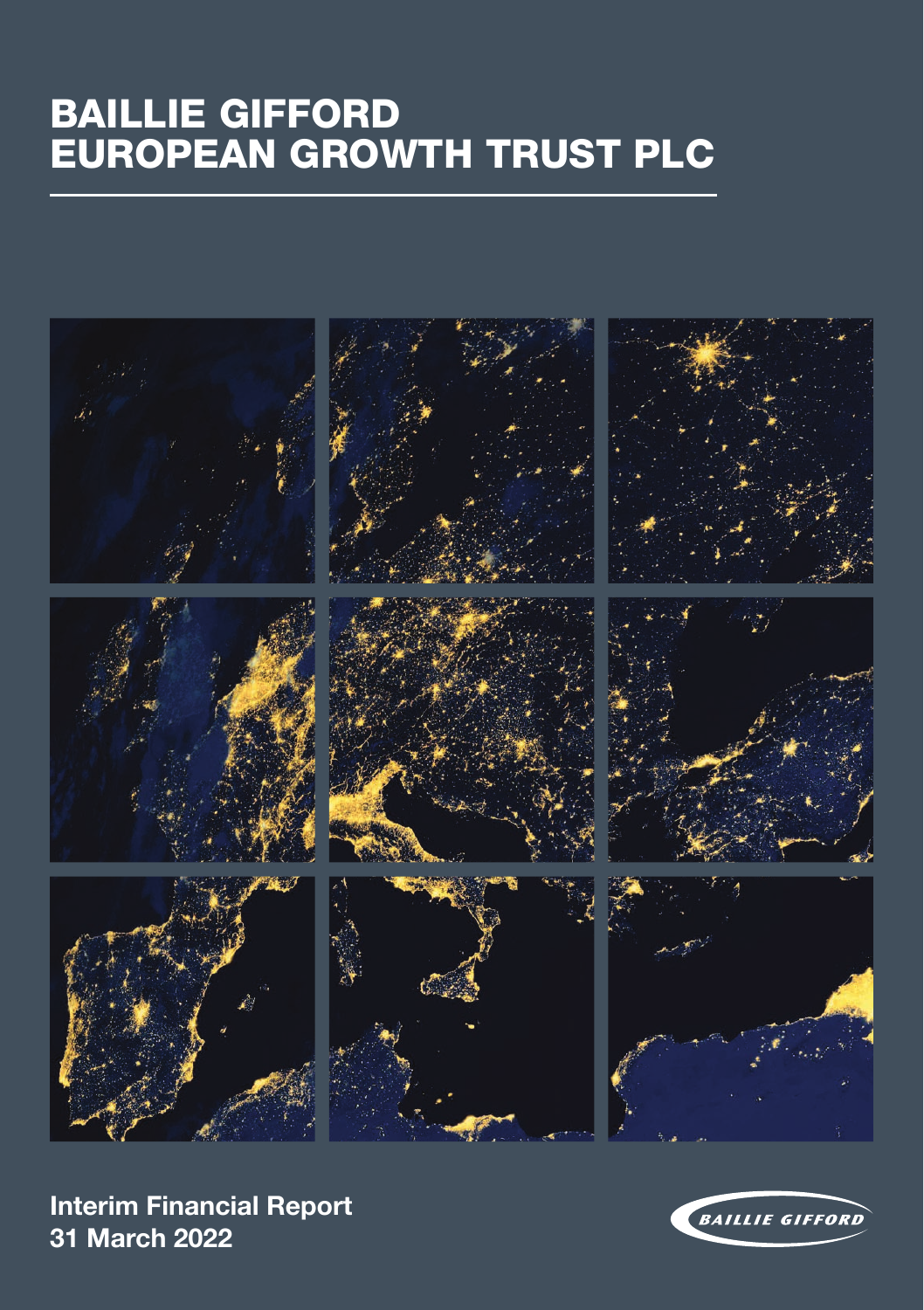

### **Objective**

To achieve capital growth over the long-term from a diversified portfolio of European securities.

## **Policy**

The Board believes that investment in European growth companies provides the opportunity for long-term capital growth. It further considers that the structure of the Company as a UK listed investment trust, with an independent Board, is well suited to meeting this aim.

The Company is invested in a diversified portfolio of between 30 and 60 European companies.

The Company may not invest more than 10% of total assets in any one individual stock at the time of investment.

The Board recognises that investment in some European countries can be riskier than in others. Investment risks are diversified through holding a wide range of securities in different countries and industrial sectors. The Company has the ability to invest in securities that are listed in countries which are not included in the FTSE Europe ex UK Index, where these securities have a meaningful connection with continental Furope.

The Board has authority to hedge the Company's exposure to movements in the rate of exchange of currencies, principally the euro, in which the Company's investments are denominated, against sterling, its reporting currency.

Up to 20% of total assets, as measured at the time of initial investment, can be invested in unlisted investments.

The level of gearing within the portfolio is agreed by the Board and the absolute amount of any gearing should not exceed 20% of net assets at time of drawdown, excluding any unlisted investments in the calculation of net assets.

No more than 10% of the total assets of the Company may be invested in other listed investment companies (including investment trusts) except in those that have stated that they will invest no more than 15% of their total assets in other listed investment companies. In this case, the limit is 15%.

The Investment Manager's compliance with the limits set out in the investment policy is monitored by the Board and the Alternative Investment Fund Manager (the 'AIFM').

## Benchmark

FTSE Europe ex UK Index (in sterling terms).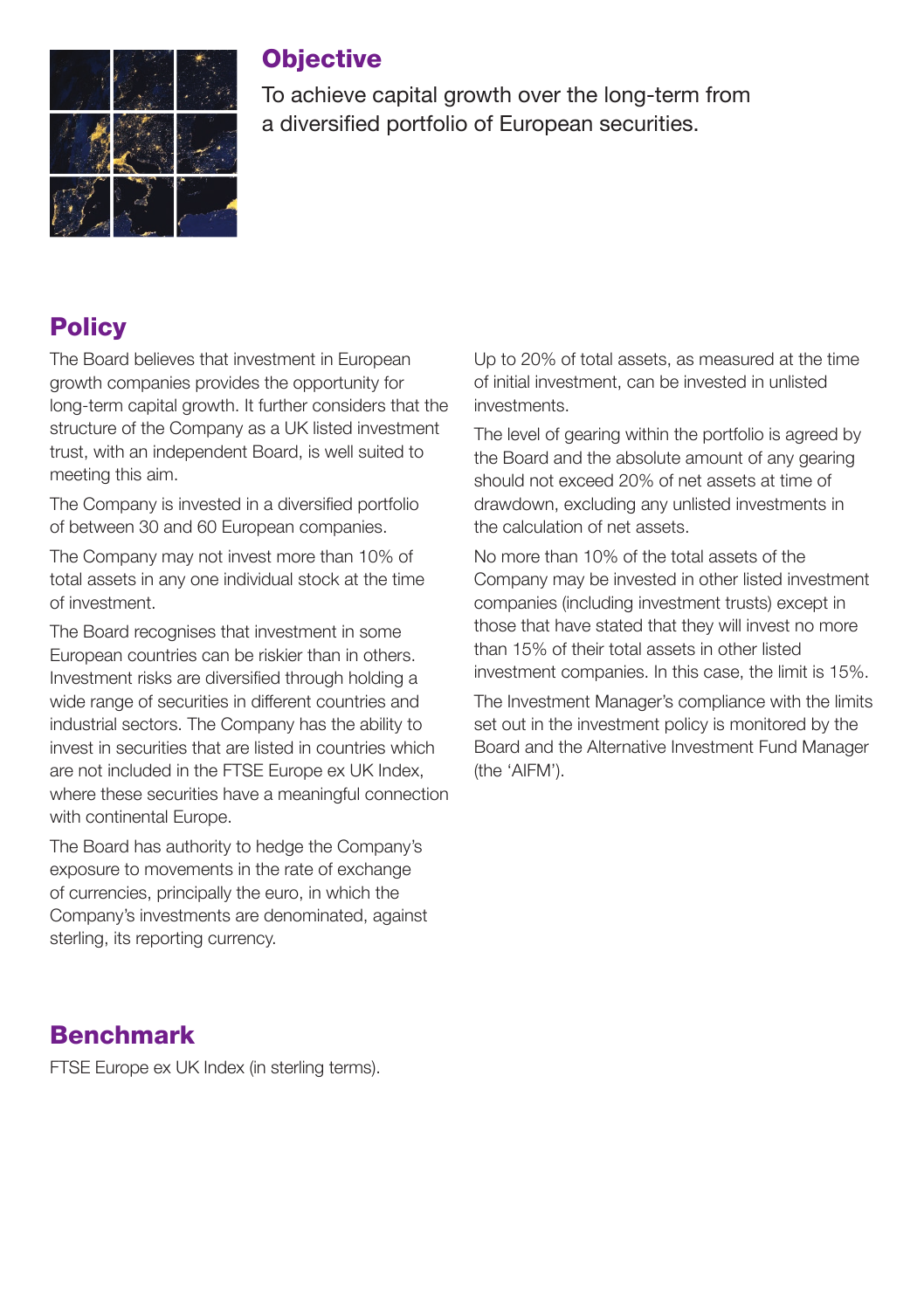### Summary of Unaudited Results\*

|                                                                |                  | 30 September       |            |
|----------------------------------------------------------------|------------------|--------------------|------------|
|                                                                | 31 March<br>2022 | 2021<br>(audited)  | $%$ change |
| Total assets (before deduction of borrowings)                  | £460.5m          | £613.0m            |            |
| Borrowings (at book value)                                     | £50.6m           | £51.5m             |            |
| Shareholders' funds (borrowings at book value)                 | £409.9m          | £561.5m            |            |
| Net asset value per ordinary share (borrowings at book value)  | 114.2p           | 154.0 <sub>p</sub> | (25.8)     |
| Net asset value per ordinary share (borrowings at fair value)t | 116.0p           | 154.5p             | (24.9)     |
| Share price                                                    | 108.2p           | 152.4p             | (29.0)     |
| FTSE Europe ex UK Index (in sterling terms)#                   |                  |                    | (6.1)      |
| Discount (borrowings at book value)t                           | 5.3%             | 1.0%               |            |
| Discount (borrowings at fair value)t                           | 6.7%             | 1.3%               |            |
| Active sharet                                                  | 91%              | 88%                |            |

|                                                     | Six months to<br>31 March<br>2022 | Six months to<br>31 March<br>2021 | $%$ change |
|-----------------------------------------------------|-----------------------------------|-----------------------------------|------------|
| Revenue earnings per share                          | 0.06 <sub>D</sub>                 | 0.07p                             | (14.3)     |
| Dividends paid and payable in respect of the period | nil                               | nil                               |            |

|                                                               | Six months to<br>31 March<br>2022 | Year to<br>30 September<br>2021 |  |
|---------------------------------------------------------------|-----------------------------------|---------------------------------|--|
| Total returns $(\%)^{\dagger\#}$                              |                                   |                                 |  |
| Net asset value per ordinary share (borrowings at book value) | (25.7)                            | 23.5                            |  |
| Net asset value per ordinary share (borrowings at fair value) | (24.7)                            | 24.0                            |  |
| Share price                                                   | (28.8)                            | 25.2                            |  |
| FTSE Europe ex UK Index (in sterling terms)                   | (5.2)                             | 23.0                            |  |

\* For a definition of terms see Glossary of Terms and Alternative Performance Measures on page 23.

†Alternative performance measure, see Glossary of Terms and Alternative Performance Measures on page 23.

#Source: Refinitiv, Baillie Gifford and relevant underlying data providers. See disclaimer on page 24.

Past performance is not a guide to future performance.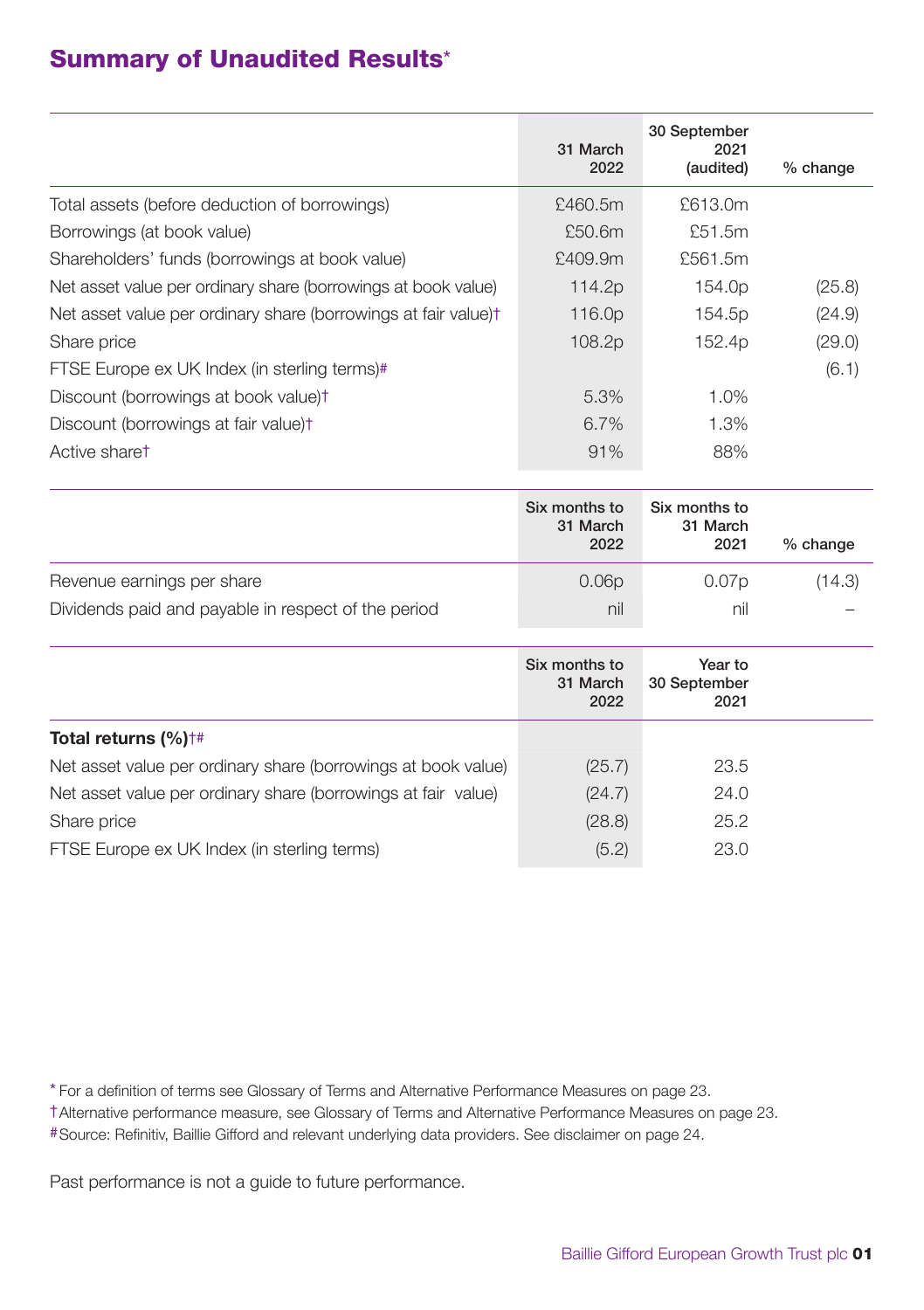### Six Months Total Return Performance\*

- Share price NAV (borrowings at fair value) FTSE Europe ex UK Index (in sterling terms)† Sept 2021 Oct Nov Dec Jan Feb Mar 2022 Nov Dec Jan Feb 70 120 80 100 110  $90$ 

(figures plotted on a monthly basis and rebased to 100 at 30 September 2021)

\* For a definition of terms see Glossary of Terms and Alternative Performance Measures on page 23. †Source: Refinitiv, Baillie Gifford and relevant underlying data providers. See disclaimer on page 24.

### Total Return Performance since 29 November 2019\*#



(figures plotted on a monthly basis and rebased to 100 at 29 November 2019)

\* For a definition of terms see Glossary of Terms and Alternative Performance Measures on page 23.

†Source: Refinitiv, Baillie Gifford and relevant underlying data providers. See disclaimer on page 24.

#Baillie Gifford & Co Limited were appointed Managers and Secretaries on 29 November 2019.

Past performance is not a guide to future performance.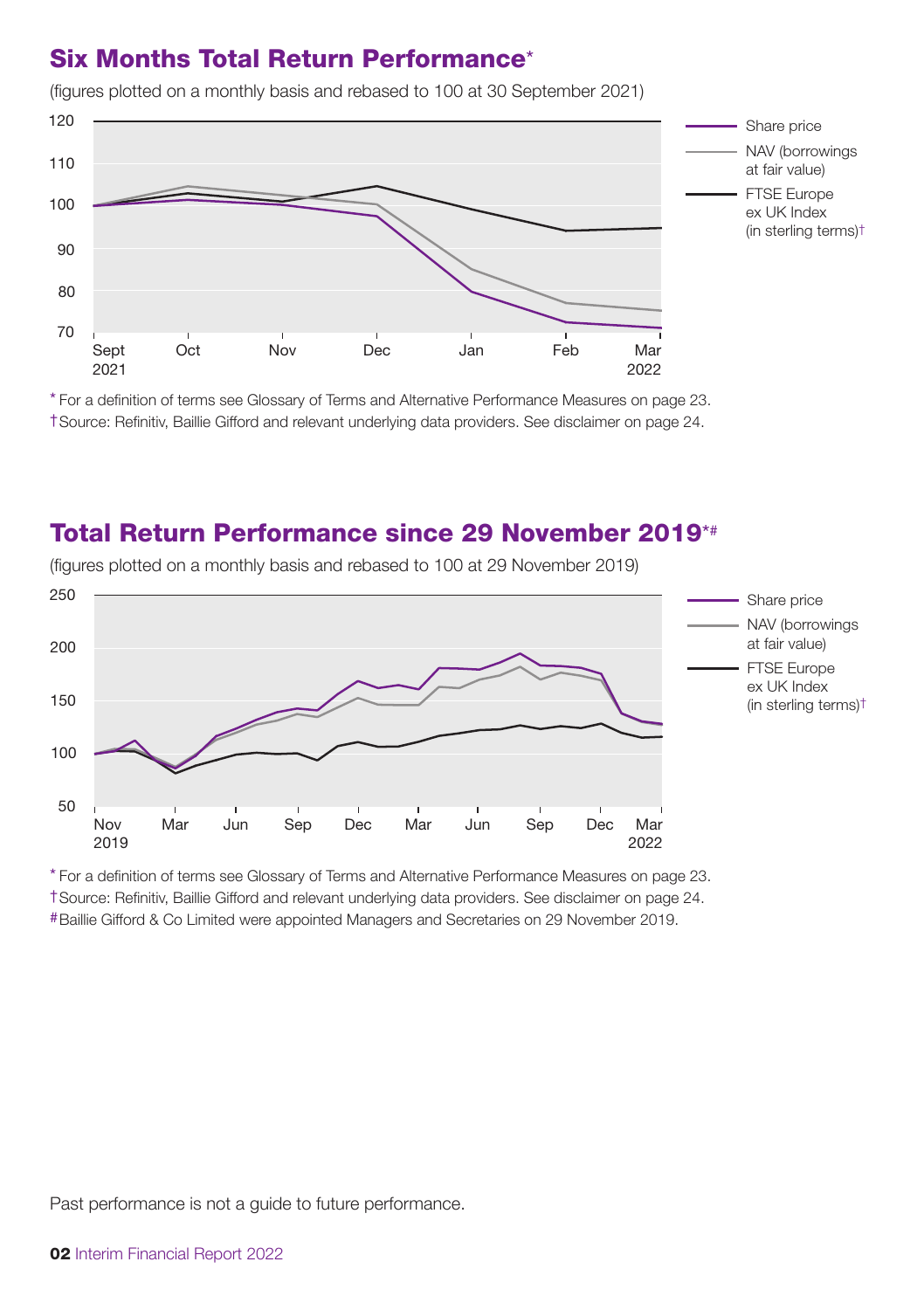### Interim Management Report

We live in uncertain and often disheartening times. Crisis follows crisis. 'Out of the frying pan and into the fire' would be an apt metaphor if the nightmare of the aforementioned pan had ended, but the dislocations of the pandemic still ripple through our lives only now aided and abetted by Russia's invasion of Ukraine. Economic uncertainty abounds with inflation rife, rising interest rates and a growing probability of recession, but geopolitical uncertainty is equally prevalent. Germany is re-arming; Finland and Sweden are openly considering NATO membership; and Switzerland has abandoned its neutrality. None of us expected such tectonic shifts six months ago. More recently, the French Presidential elections added fuel to the fire, with rampant speculation about a possible 'Frexit' had Marine Le Pen won. President Macron's victory may have calmed fears for now, but resolution is a luxury in this environment. Seldom have there been so many reasons to fear Europe. Add to all this the collapse of the Company's share price since September and you'd be forgiven for wondering how we manage to get up in the morning. The principal reason we do – and our overriding motivation – is because we see a different version of the world, one expressed by the portfolio we have constructed. It is a portfolio of companies driving and benefiting from inexorable, momentous changes that promise to rewrite industries, habits and lives. Upstaged by fever pitch noise, it is altogether too easy to forget the underlying revolution in biotechnology driven by advances in gene sequencing and other novel tools, or the paradigm shifts underway in our relationship with food, or global decarbonisation, or the digitisation of retail and so on. In a decade's time we suspect that it is the big intrinsic shifts to which our portfolio companies are exposed that will be proven to matter far more than the next rate hike or another few months of high inflation.

Our preoccupations therefore reflect this. Most of our time is spent analysing companies through an optimistic lens, not sifting through myopic headlines. We focus on the long term and devote ourselves to considering the potential upside should our companies thrive. As Hendrik Bessembinder demonstrates in his 2017 paper, 'Do Stocks Outperform Treasury Bills?', long-term returns in stock markets tend to be driven by a handful of extraordinary outliers. In fact, from 1926 to 2016, just 4% of US stocks accounted for the entire period's net wealth creation, or US\$35tn. A further paper in 2019 discovered that this was even more extreme outside the US. What is also striking is that, if one looks at the many of these long-term winners, they have at times been short-term losers. Amazon generated US\$865bn of shareholder wealth between June 1997 and December 2019, but in September 2001 it experienced a 93% fall, and from September 2007 to November 2008 it experienced a 56% fall.

Sticking with these companies can therefore be hard when the market tells you that you're wrong, sometimes for long periods of time. A long-term focus is crucial. What's clear from Bessembinder's work is that extreme winners only become so over many years, not a handful of quarters. His research also shows that the average share price drawdown in the same decade as extraordinary success for the extreme winners is 32.5%, and that these drawdowns last, on average, for ten months. This is a lifetime in today's myopic market. Optimism, open-mindedness, and an ability to cut through short-term noise are vital if one is to exploit the long-term returns outliers can generate. We're therefore willing to pay the short-term price of seeming foolish.

For a definition of terms see Glossary of Terms and Alternative Performance Measures on page 23. Total return information sourced from Refinitiv, Baillie Gifford and relevant underlying index providers. Past performance is not a guide to future performance.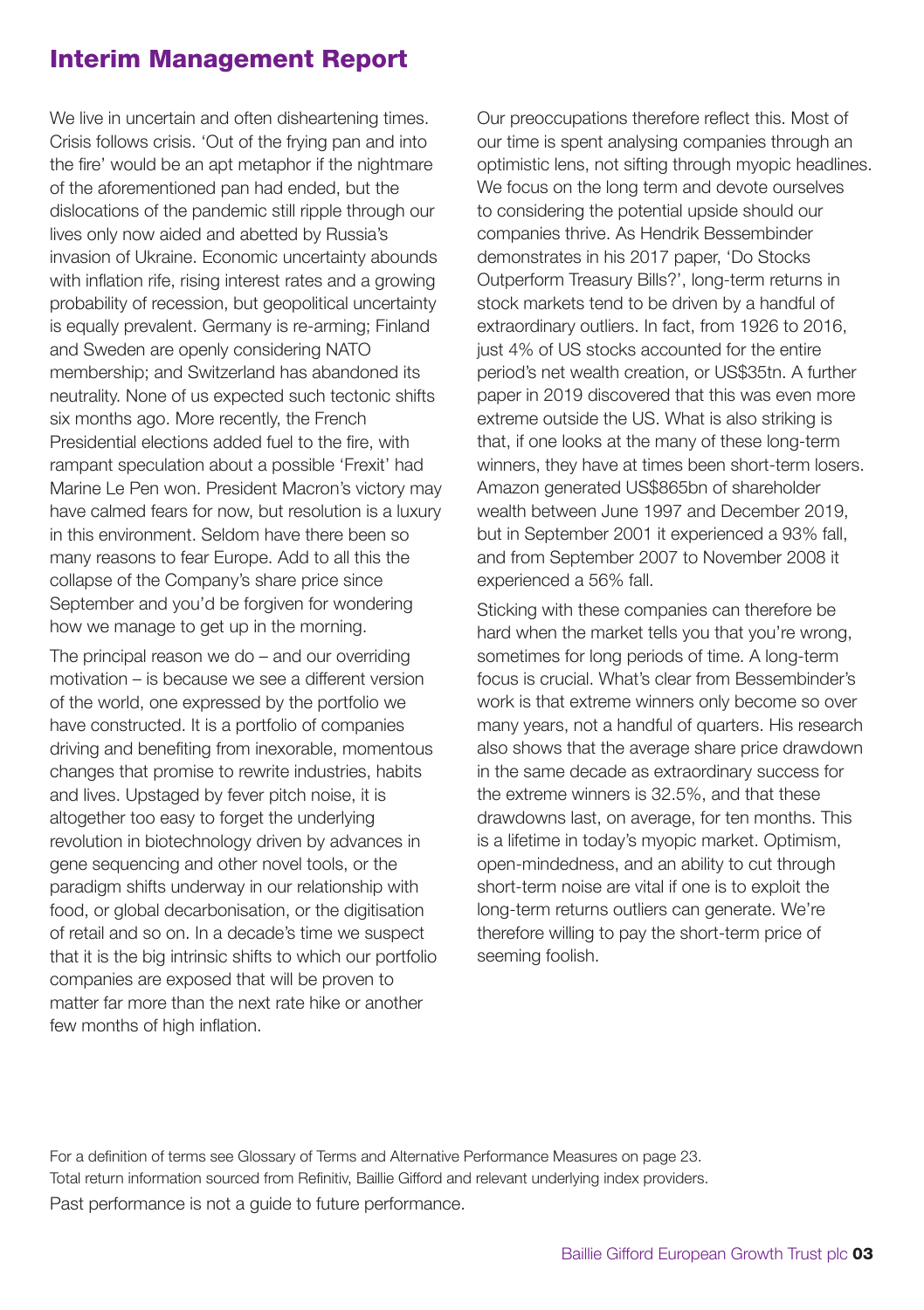Crucially, our optimism also stems from what we're seeing in company fundamentals. For calendar year 2022, the expected revenue growth rate for our portfolio is 25% and for the next three years it is 19% pa. Compare this to the 10% pa anticipated three-year forward revenue growth rate for the portfolio at the end of calendar 2019. Balance sheets are also in good shape, with the average net debt/ EBITDA ratio for the portfolio standing at 0.6x compared to 1.8x for the benchmark. Among our top 10 performance detractors for the period, six were profitable last year, another three were only unprofitable because they prioritised investment and the other (Wizz Air) was cyclically depressed thanks to the pandemic. What strikes us generally is that fundamentals appear to be on track, yet valuations have collapsed. We won't get everything right, but this gives us confidence in the prospects for the portfolio.

### **Performance**

Over the six months to 31 March 2022, the Company's net asset value per share, total return, was -24.7% while the FTSE Europe ex UK index returned -5.2% over the same period in sterling terms. The Company's share price returned -28.8% to 108p representing a discount of 6.7% to the net asset value per share. This compares to a discount of 1.3% at the beginning of the period. The Company bought back an aggregate 5.7m shares during the period. From the period end to 13 May 2022, the Company's net asset value per share has decreased by 14.2% and the share price by 19.5%, compared with a fall in the FTSE Europe ex UK index of 5.3%.

Such challenging performance is never easy to endure. It's especially difficult looking through our performance attribution statistics and seeing so few strong positive contributors. Dealing with periods of tough performance is, however, part of the job. From time to time even the very best managers will underperform. We have spoken in the past about the largely random nature of short-term share price movements, which tend to reflect sentiment far more than fundamentals. While this brings us comfort it risks sounding pontifical. What matters more is that the underlying fundamentals of most companies in the portfolio are strong and good progress is being made against our investment hypotheses. This is not to paint the picture of a perfect world, but on

balance there's much to champion that simply isn't being captured by share prices. If we were seeing widespread operational weakness, we'd be feeling significantly less enthusiastic.

This progress is especially true for some of the most heavily sold-off companies in the portfolio. Over the period the average total return for our top ten detractors was roughly -50%, yet among these names one can find some of the highest-growth companies in the portfolio, most of which are profitable or unprofitable by choice. Such a drastic compression of multiples in so short a time has therefore taken us by surprise. Delivery Hero, for example, is aiming to grow revenues around 60–75% this year, despite having doubled revenues in 2020 and more than doubled revenues in 2021. Its longer-term ambition is to grow its gross transactional value to €200–350bn from the €44–45bn guided for this year, yet today's multiples have compressed to the extent that such an outcome simply isn't contemplated in today's share price. Similar arguments could be made for other high-growth companies in the portfolio and we are seeking to take advantage of the resulting opportunities.

It would be remiss to say nothing of the conflict in Ukraine. The impact of this dreadful war on the portfolio is difficult to estimate and, while some knock-on effects are already evident, others will take time to manifest. Wizz Air, which also appears in our top ten detractors for the period, has seen four of its planes trapped in Ukraine, and in the early part of the conflict some crews too. Management viewed Ukraine as a key market for future growth, and planned a significant expansion there. This is clearly now on hold. Elsewhere, holding company Prosus has also felt the impact of the war via its exposure to Russia where it owns local classifieds business Avito and a stake in VK Group. Prosus is in the process of decoupling Avito and will write down its stake in VK. Thankfully these businesses only accounted for 5% of Prosus' accounting value. Many other businesses touch the affected region in different ways, but at this point we have little to add other than to simply note that the direct revenue exposure of the overall portfolio is less than 2%. We continue to monitor our companies closely.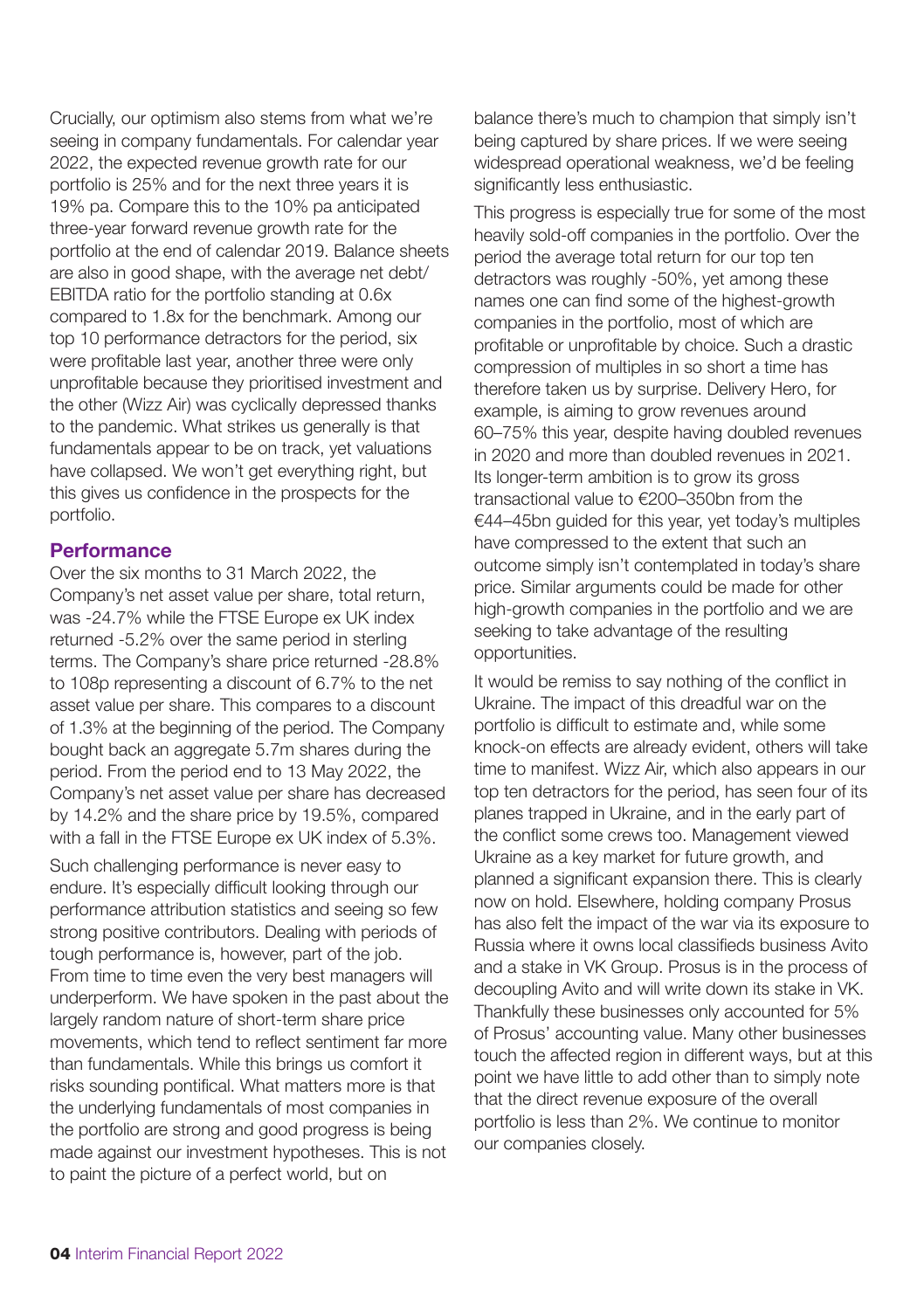In summary, while performance in the near-term has been tough, we remain optimistic about our companies and their ability to deliver over the long-term.

#### **Transactions**

Underlying turnover for the period was slightly higher than usual. This is largely a function of market volatility and our attempts to exploit the resulting opportunities among existing holdings. We continue to believe in the value of owning special companies for long periods of time. There aren't many companies that reach our initial bar and so we added only four new holdings over the period. Two of these – Topicus.com and Embracer – are consolidators, or companies that grow primarily through acquisition. Topicus was spun out of Constellation Software in January 2021 and acquires vertical market software companies in bolt-on-style deals, while Embracer acquires gaming companies in a mixture of large and small transactions. We think both companies have long runways for capital allocation and unique cultures. As noted in the previous annual report, we agreed to take a holding in SPAC 468 I, which merged with German toy company Boxine. This was done via a private placement or PIPE (private investment in public equity). The merger is now complete and the resulting entity, renamed tonies to reflect its flagship children's product, has formally become a holding. Reflecting our increasing enthusiasm for opportunities in the European unlisted space and shareholders' approval at the recent AGM of an increase in the amount that we can invest therein, we added our fourth unlisted investment in the form of German digital real estate agent McMakler.

We also made several additions to existing holdings during the period. We participated in a private placement by green investment company Aker Horizons in November as a means of increasing our initial small holding size. In a similar vein, with growing enthusiasm for VNV Global, we decided to increase the holding size. New purchases Topicus and Embracer also received additional capital over the course of the period as we sought to grow our positions in both companies. Several existing

holdings saw significant share price declines into the end of the 2021 calendar year and the first quarter of 2022, and we made additions to names where the sell-off felt extreme and our conviction consequently deepened. Allegro, Prosus, Just Eat Takeaway, Wizz Air and Delivery Hero all received more capital as we felt our view had become increasingly differentiated to the market.

These ideas required funding, which we secured through complete sales of five stocks and partial sales of others. We parted ways with L'Oréal and Investor, longstanding holdings in our European funds, not out of concerns over business quality but rather over doubts about likely future growth rates and the starting valuation multiples. Elsewhere, we sold Bechtle, Morphosys and Pernod Ricard for similar reasons. We also made reductions to AddLife, DSV, IMCD, Kuehne + Nagel, ASML, Beijer and NIBE as valuations felt increasingly stretched against our expectations, as has occasionally been the case over the past two years in particular.

### **Outlook**

As usual, we have no views to share on inflation, interest rates and the plethora of other macroeconomic factors into which we have no insight and over which we have no control. We can, however, control the composition of the portfolio and believe we have assembled a collection of companies with significant opportunities to grow meaningfully, deepening competitive advantage, high levels of shareholder alignment and attractive valuations. We cannot predict whether our recent underperformance will persist, or for how long, but we can assure shareholders that we remain devoted to building a portfolio capable of generating the long-term returns they rightly demand. Importantly, we feel well-placed to exploit an increasingly rich European universe at a time when sentiment towards European growth has seldom seemed so gloomy.

Baillie Gifford & Co 16 May 2022

The principal risks and uncertainties facing the Company are set out on page 20.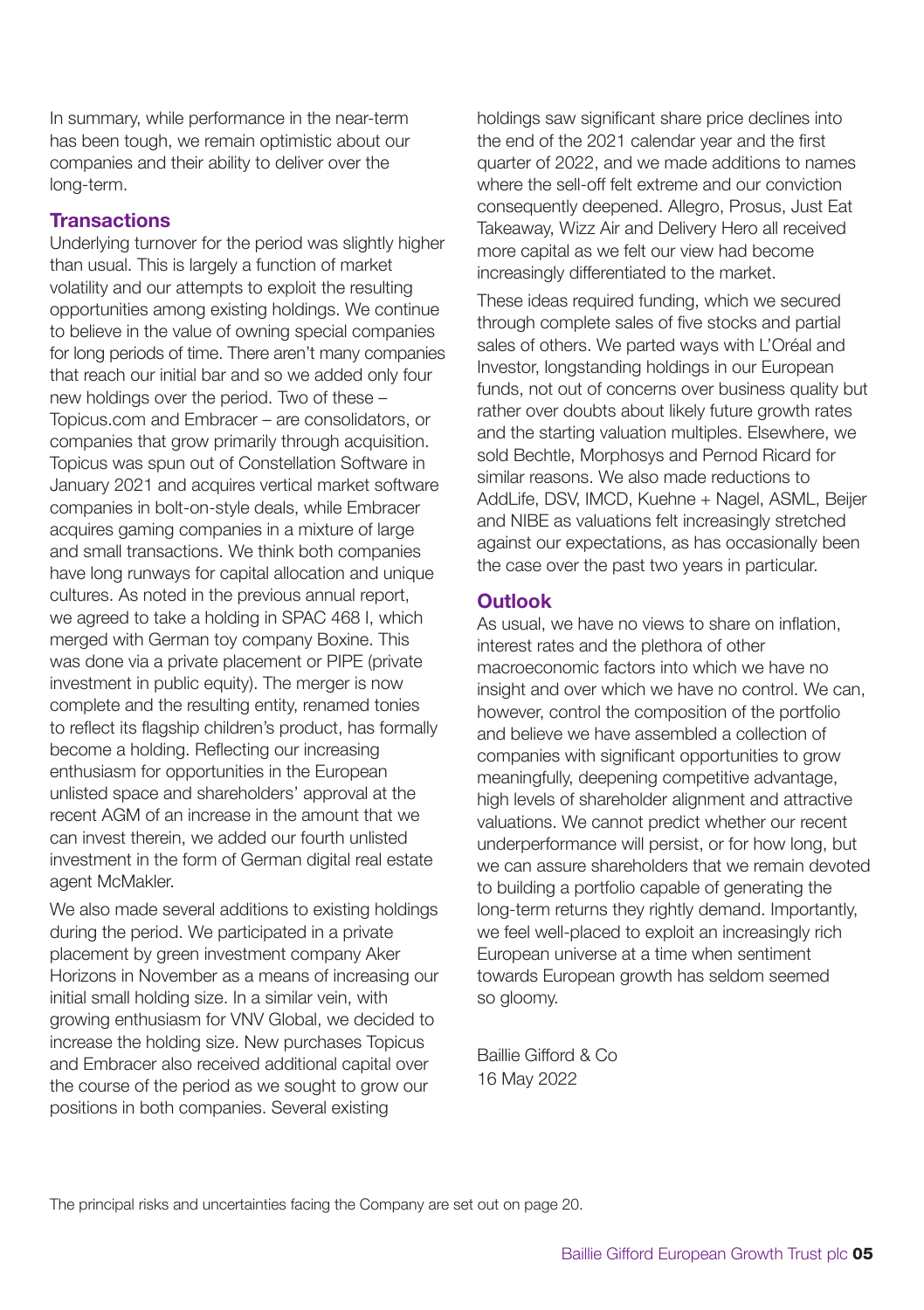### Baillie Gifford Statement on Stewardship

### Reclaiming Activism for Long-Term Investors

Baillie Gifford's over-arching ethos is that we are 'actual' investors. We have a responsibility to behave as supportive and constructively engaged long-term investors. We invest in companies at different stages in their evolution, across vastly different industries and geographies and we celebrate their uniqueness. Consequently, we are wary of prescriptive policies and rules, believing that these often run counter to thoughtful and beneficial corporate stewardship. Our approach favours a small number of simple principles which help shape our interactions with companies.

### Our Stewardship Principles

#### **Prioritisation of long-term value creation**

We encourage company management and their boards to be ambitious and focus their investments on long-term value creation. We understand that it is easy for businesses to be influenced by short-sighted demands for profit maximisation but believe these often lead to sub-optimal long-term outcomes. We regard it as our responsibility to steer businesses away from destructive financial engineering towards activities that create genuine economic value over the long run. We are happy that our value will often be in supporting management when others don't.

#### **A constructive and purposeful board**

We believe that boards play a key role in supporting corporate success and representing the interests of minority shareholders. There is no fixed formula, but it is our expectation that boards have the resources, cognitive diversity and information they need to fulfil these responsibilities. We believe that a board works best when there is strong independent representation able to assist, advise and constructively test the thinking of management.

### **Long-term focused remuneration with stretching targets**

We look for remuneration policies that are simple, transparent and reward superior strategic and operational endeavour. We believe incentive schemes can be important in driving behaviour, and we encourage policies which create alignment with genuine long-term shareholders. We are accepting of significant pay-outs to executives if these are commensurate with outstanding long-run value creation, but plans should not reward mediocre outcomes. We think that performance hurdles should be skewed towards long-term results and that remuneration plans should be subject to shareholder approval.

### **Fair treatment of stakeholders**

We believe it is in the long-term interests of companies to maintain strong relationships with all stakeholders, treating employees, customers, suppliers, governments and regulators in a fair and transparent manner. We do not believe in one-sizefits-all governance and we recognise that different shareholder structures are appropriate for different businesses. However, regardless of structure, companies must always respect the rights of all equity owners.

#### **Sustainable business practices**

We look for companies to act as responsible corporate citizens, working within the spirit and not just the letter of the laws and regulations that govern them. We believe that corporate success will only be sustained if a business's long-run impact on society and the environment is taken into account. Management and boards should therefore understand and regularly review this aspect of their activities, disclosing such information publicly alongside plans for ongoing improvement.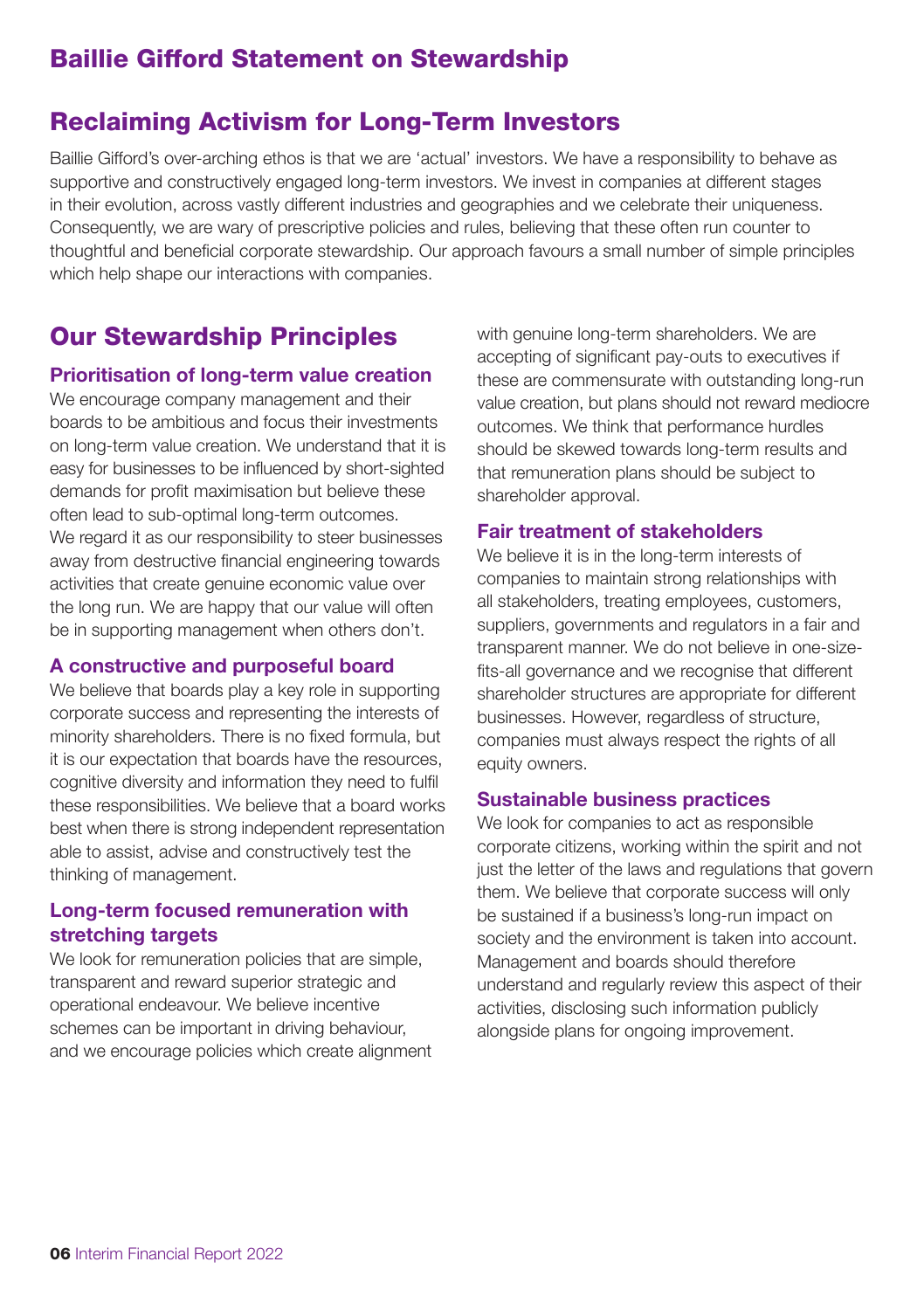### List of Investments at 31 March 2022

| Name                           | <b>Business</b>                                                            | Country     | Value<br>£'000 | $%$ of<br>total<br>assets |
|--------------------------------|----------------------------------------------------------------------------|-------------|----------------|---------------------------|
| Prosus                         | Investment company                                                         | Netherlands | 22,896         | 5.0                       |
| Northvolt <sup>®</sup>         | Battery developer and manufacturer                                         | Sweden      | 20,619         | 4.5                       |
| Adyen                          | Global payment company                                                     | Netherlands | 20,037         | 4.3                       |
| Ryanair                        | Low-cost European airline                                                  | Ireland     | 18,419         | 4.0                       |
| <b>Atlas Copco</b>             | Industrial compressors manufacturer                                        | Sweden      | 17,331         | 3.8                       |
| <b>IMCD</b>                    | Speciality chemical distributor                                            | Netherlands | 17,034         | 3.7                       |
| Avanza Bank                    | Online savings and investment platform                                     | Sweden      | 15,097         | 3.3                       |
| Zalando                        | Online fashion retailer                                                    | Germany     | 13,808         | 3.0                       |
| <b>ASML</b>                    | Semiconductor equipment manufacturer                                       | Netherlands | 13,017         | 2.8                       |
| Allegro.eu                     | E-commerce marketplace                                                     | Poland      | 12,920         | 2.8                       |
| Kingspan                       | Provides high performance insulation<br>and building envelope technologies | Ireland     | 12,639         | 2.7                       |
| Richemont                      | Luxury goods company                                                       | Switzerland | 11,592         | 2.5                       |
| adidas                         | Global sportswear brand                                                    | Germany     | 11,410         | 2.5                       |
| Kering                         | Luxury brand conglomerate                                                  | France      | 11,365         | 2.5                       |
|                                | Online music streaming service                                             | Sweden      | 10,774         | 2.3                       |
| Spotify<br>Reply               | IT consultancy                                                             | Italy       | 10,767         | 2.3                       |
| Dassault Systèmes              | Software company                                                           | France      | 10,041         | 2.2                       |
| <b>NIBE</b>                    | International heating technology company                                   | Sweden      | 9,840          | 2.1                       |
| Kinnevik                       |                                                                            | Sweden      | 9,756          | 2.1                       |
|                                | Investment company                                                         | Netherlands |                | 2.1                       |
| Takeaway.com<br>Mettler-Toledo | Online food delivery service                                               |             | 9,695          |                           |
|                                | Manufacturer of precision weighing<br>equipment                            | Switzerland | 9,526          | 2.1                       |
| <b>Wizz Air</b>                | Low-cost airline                                                           | Hungary     | 9,273          | 2.0                       |
| Hexpol                         | Manufacturer of rubber and plastic                                         |             |                |                           |
|                                | components                                                                 | Sweden      | 8,993          | 2.0                       |
| Schibsted                      | Media and online classifieds company                                       | Norway      | 8,804          | 1.9                       |
| <b>Nexans</b>                  | Manufacturer of low, medium and high                                       |             |                |                           |
|                                | voltage cables                                                             | France      | 8,606          | 1.9                       |
| Sartorius Stedim Biotech       | Pharmaceutical and laboratory equipment<br>provider                        | France      | 8,570          | 1.9                       |
| Adevinta                       | Online classifieds                                                         | Norway      | 8,268          | 1.8                       |
| Beijer                         | Refrigeration and air conditioning                                         | Sweden      | 7,991          | 1.7                       |
| Delivery Hero                  | Online food delivery service                                               | Germany     | 7,134          | 1.6                       |
| Topicus.com                    | Vertical market software provider                                          | Netherlands | 7,087          | 1.5                       |
| AddLife                        | Distributor of medical and laboratory                                      |             |                |                           |
|                                | equipment                                                                  | Sweden      | 7,030          | 1.5                       |
| HelloFresh                     | Grocery retailer                                                           | Germany     | 6,772          | 1.5                       |
| Kuehne + Nagel                 | Freight forwarding and logistics company                                   | Switzerland | 6,152          | 1.3                       |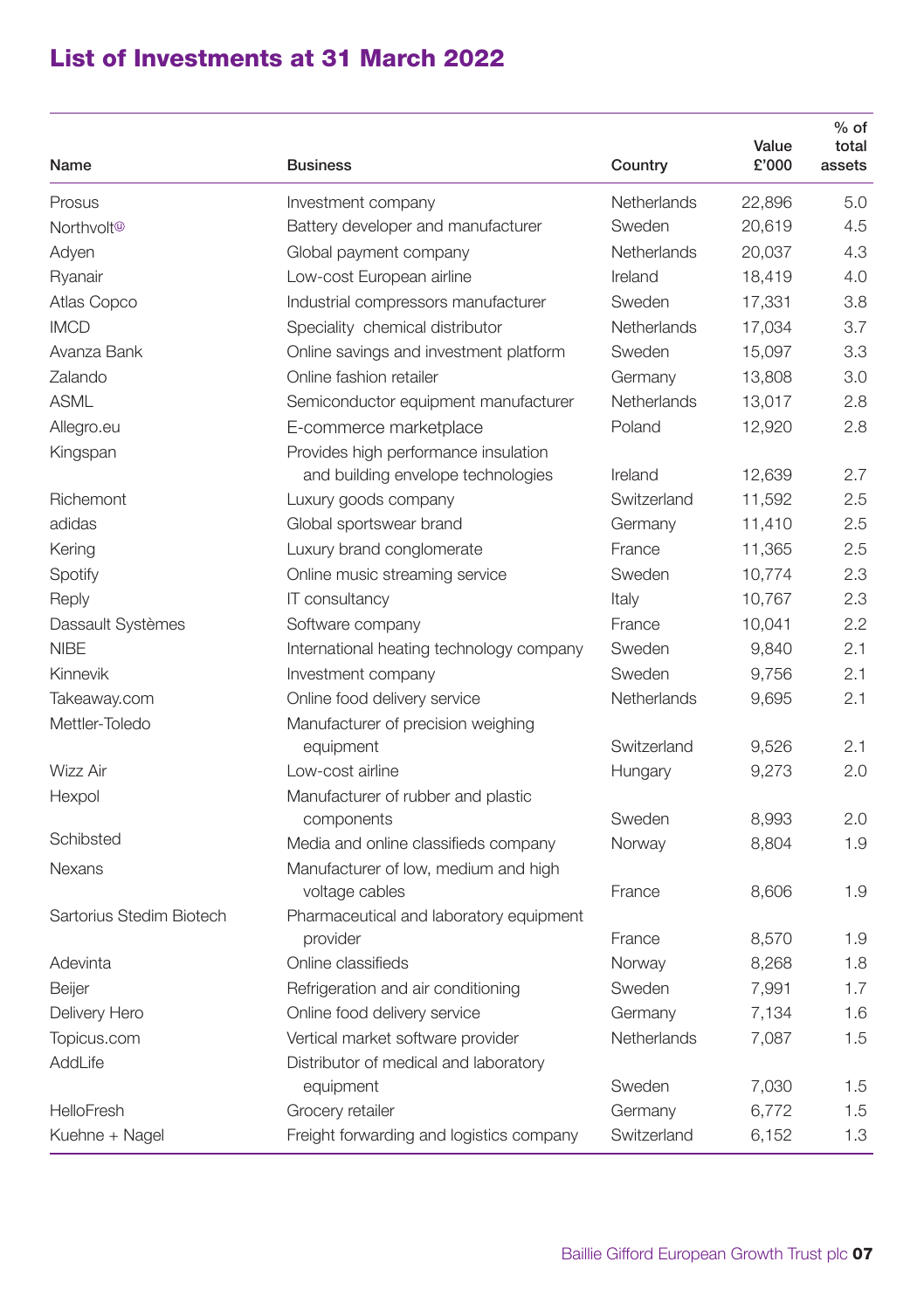## List of Investments at 31 March 2022 (continued)

|                                   |                                                   |         | Value    | $%$ of<br>total |
|-----------------------------------|---------------------------------------------------|---------|----------|-----------------|
| Name                              | <b>Business</b>                                   | Country | £'000    | assets          |
| sennder Technologies <sup>®</sup> | Digital freight forwarder                         | Germany | 6,133    | 1.3             |
| Rational                          | Cooking equipment manufacturer                    | Germany | 5.965    | 1.3             |
| McMakler <sup>®</sup>             | Digital real estate agent                         | Germany | 5,914    | 1.3             |
| Embracer                          | Game developer                                    | Sweden  | 5,849    | 1.3             |
| FinecoBank                        | Savings and investment platform                   | Italy   | 5,648    | 1.2             |
| <b>Aker Horizons</b>              | Renewable energy and green technology<br>platform | Norway  | 5,609    | 1.2             |
| <b>DSV</b>                        | Freight forwarding and logistics company          | Denmark | 5,320    | 1.2             |
| AUTO1                             | Digital automotive platform                       | Germany | 5,250    | 1.1             |
| Epiroc                            | Supplier to mining and construction               |         |          |                 |
|                                   | industries                                        | Sweden  | 5,171    | 1.1             |
| <b>Ubisoft Fntertainment</b>      | Video games publisher                             | France  | 4,647    | 1.0             |
| <b>VNV Global</b>                 | Investment company                                | Sweden  | 3,904    | 0.9             |
| tonies                            | Manufacturer of digital children's toys           | Germany | 3,668    | 0.8             |
| Flixmobility <sup>®</sup>         | European transport company                        | Germany | 3,573    | 0.8             |
| Hemnet                            | Online property platform                          | Sweden  | 3,500    | 0.8             |
| Cellectis*                        | Genetic engineering for cell based                |         |          |                 |
|                                   | therapies                                         | France  | 1.242    | 0.2             |
| <b>Total Equity Investments</b>   |                                                   |         | 454,656  | 98.7            |
| Net Liquid Assetst                |                                                   |         | 5,876    | 1.3             |
| Total Assets <sup>†</sup>         |                                                   |         | 460,532  | 100.0           |
| <b>Borrowings</b>                 |                                                   |         | (50,608) | (11.0)          |
| Shareholders' funds               |                                                   |         | 409,924  | 89.0            |

Denotes unlisted holding (private company).

\* Includes ADR.

† For a definition of terms see Glossary of Terms and Alternative Performance Measures on page 23.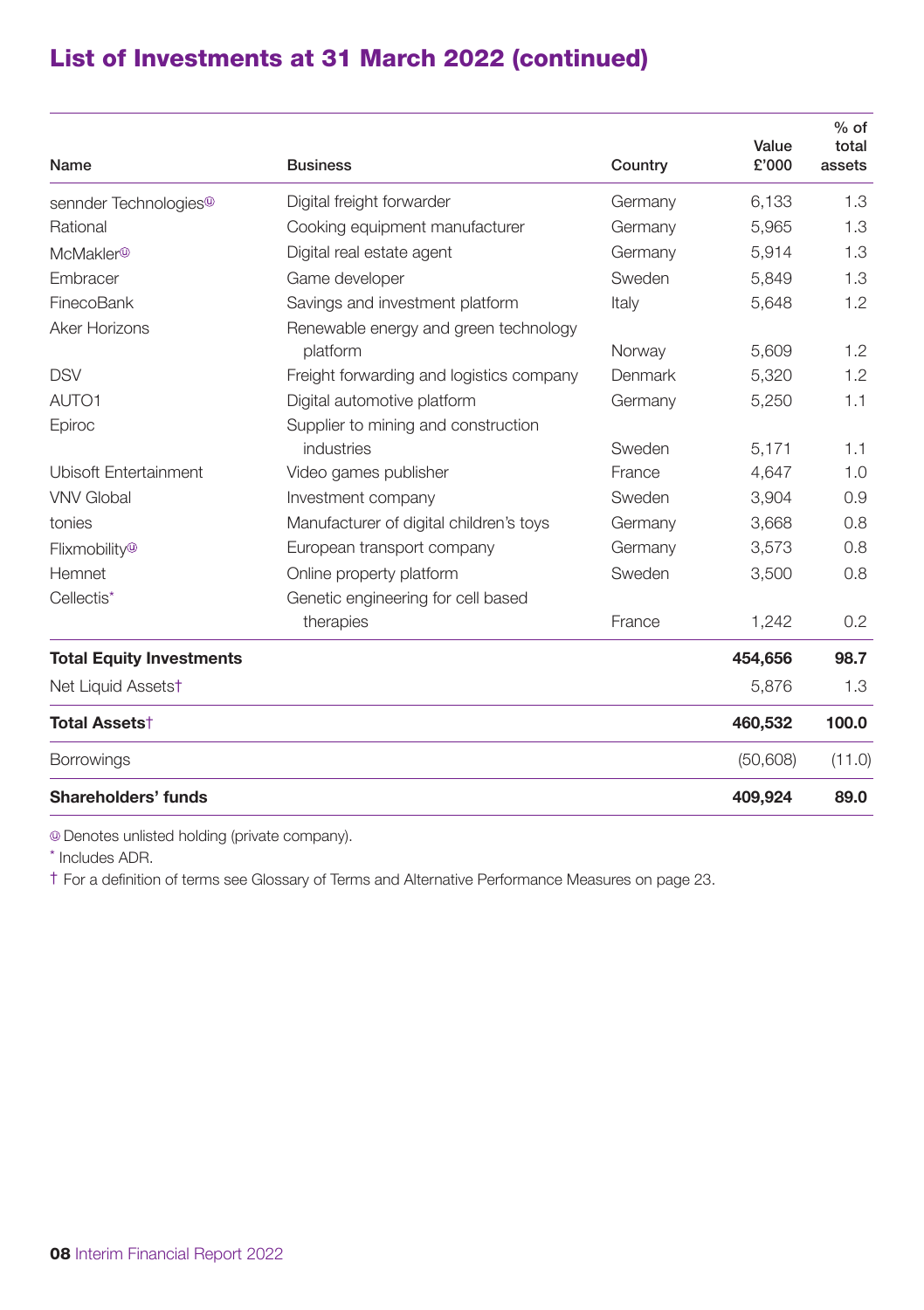### Distribution of Total Assets\* (unaudited)



### **Geographical Analysis at 31 March 2022** (30 September 2021)

### **Sectoral Analysis at 31 March 2022** (30 September 2021)



\* Before deduction of borrowings (see Glossary of Terms and Alternative Performance Measures on page 23).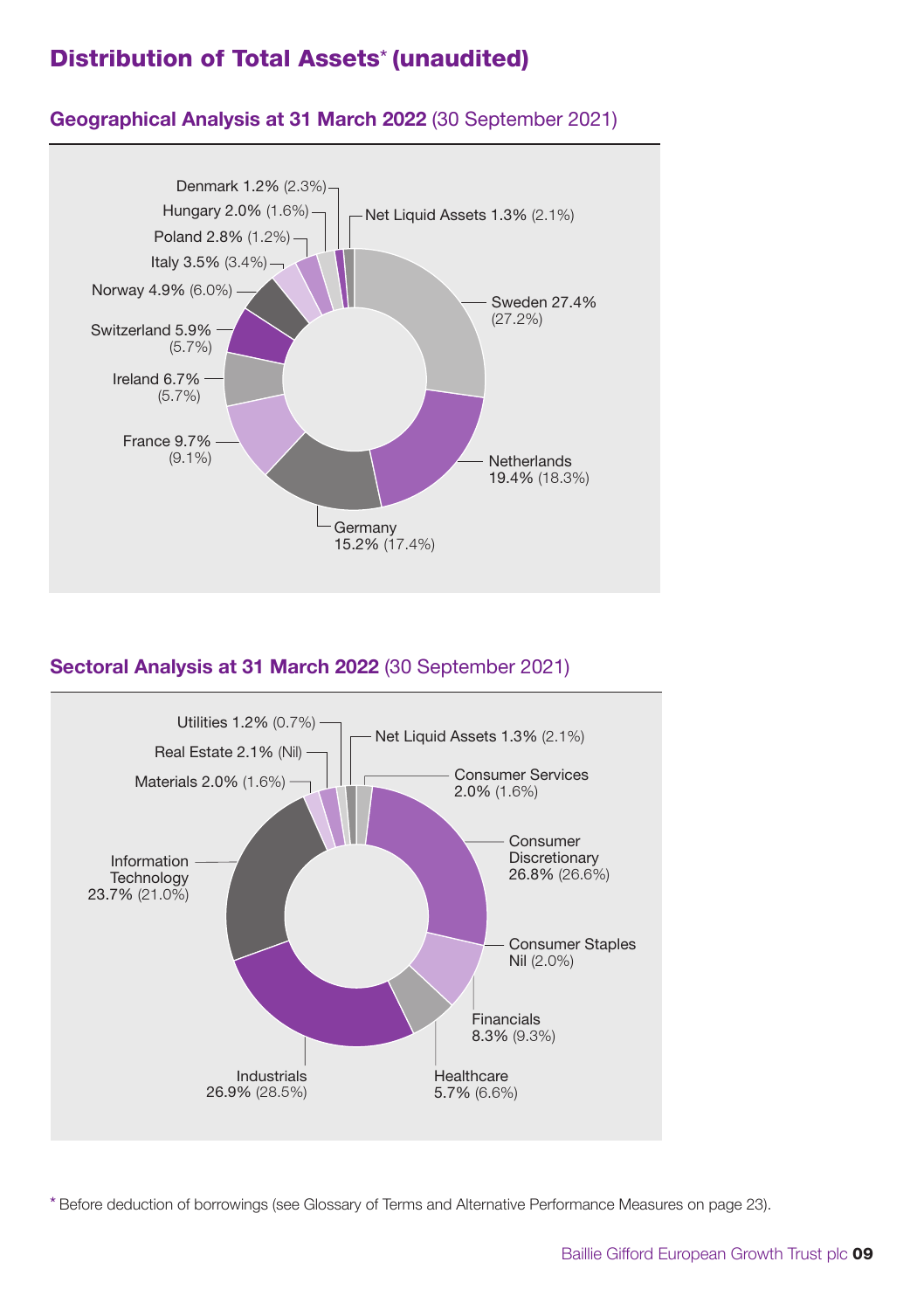### Income Statement (unaudited)

|                                                               |                  | For the six months ended 31 March 2022 |                       |                   | For the six months ended 31 March 2021 |                       |                  | For the year ended 30 September 2021 (audited) |                       |  |
|---------------------------------------------------------------|------------------|----------------------------------------|-----------------------|-------------------|----------------------------------------|-----------------------|------------------|------------------------------------------------|-----------------------|--|
|                                                               | Revenue<br>£'000 | Capital<br>£'000                       | <b>Total</b><br>£'000 | Revenue<br>£'000  | Capital<br>£'000                       | <b>Total</b><br>£'000 | Revenue<br>£'000 | Capital<br>£'000                               | <b>Total</b><br>£'000 |  |
| (Losses)/gains on investments                                 |                  | (142, 663)                             | (142, 663)            | $\qquad \qquad -$ | 37,726                                 | 37,726                |                  | 106,241                                        | 106,241               |  |
| Currency (losses)/gains                                       | (1)              | 703                                    | 702                   |                   | 2,320                                  | 2,321                 | (61)             | 1,981                                          | 1,920                 |  |
| Income                                                        | 980              | $\qquad \qquad -$                      | 980                   | 921               |                                        | 921                   | 3,256            | $\overline{\phantom{m}}$                       | 3,256                 |  |
| Investment management fee (note 3)                            | (255)            | (1,019)                                | (1, 274)              | (272)             | (1,089)                                | (1, 361)              | (574)            | (2,298)                                        | (2, 872)              |  |
| Other administrative expenses                                 | (294)            | $\qquad \qquad -$                      | (294)                 | (284)             | $\qquad \qquad -$                      | (284)                 | (636)            | $\qquad \qquad -$                              | (636)                 |  |
| Net return before finance costs and taxation                  | 430              | (142, 979)                             | (142, 549)            | 366               | 38,957                                 | 39,323                | 1,985            | 105,924                                        | 107,909               |  |
| Finance costs (note 4)                                        | (107)            | (320)                                  | (427)                 | (44)              | (159)                                  | (203)                 | (134)            | (427)                                          | (561)                 |  |
| Net return on ordinary activities before taxation             | 323              | (143, 299)                             | (142, 976)            | 322               | 38,798                                 | 39,120                | 1,851            | 105,497                                        | 107,348               |  |
| Tax on ordinary activities                                    | (117)            | $\qquad \qquad -$                      | (117)                 | (59)              |                                        | (59)                  | (318)            | (380)                                          | (698)                 |  |
| Net return on ordinary activities after taxation              | 206              | (143, 299)                             | (143,093)             | 263               | 38,798                                 | 39,061                | 1,533            | 105,117                                        | 106,650               |  |
| <b>Net return per ordinary share (note 5)</b>                 | 0.06p            | (39.50p)                               | (39.44p)              | 0.07 <sub>p</sub> | 10.69 <sub>p</sub>                     | 10.76p                | 0.42p            | 28.90p                                         | 29.32p                |  |
| Note:<br><b>Dividends paid and payable per share (note 6)</b> | <b>Nil</b>       |                                        |                       | <b>Nil</b>        |                                        |                       | 0.35p            |                                                |                       |  |

The total column of this statement is the profit and loss account of the Company. The supplementary revenue and capital columns are prepared under guidance published by the Association of Investment Companies.

All revenue and capital items in the above statements derive from continuing operations.

A Statement of Comprehensive Income is not required as all gains and losses of the Company have been reflected in the above statement.

The accompanying notes on pages 15 to 19 are an integral part of the Financial Statements.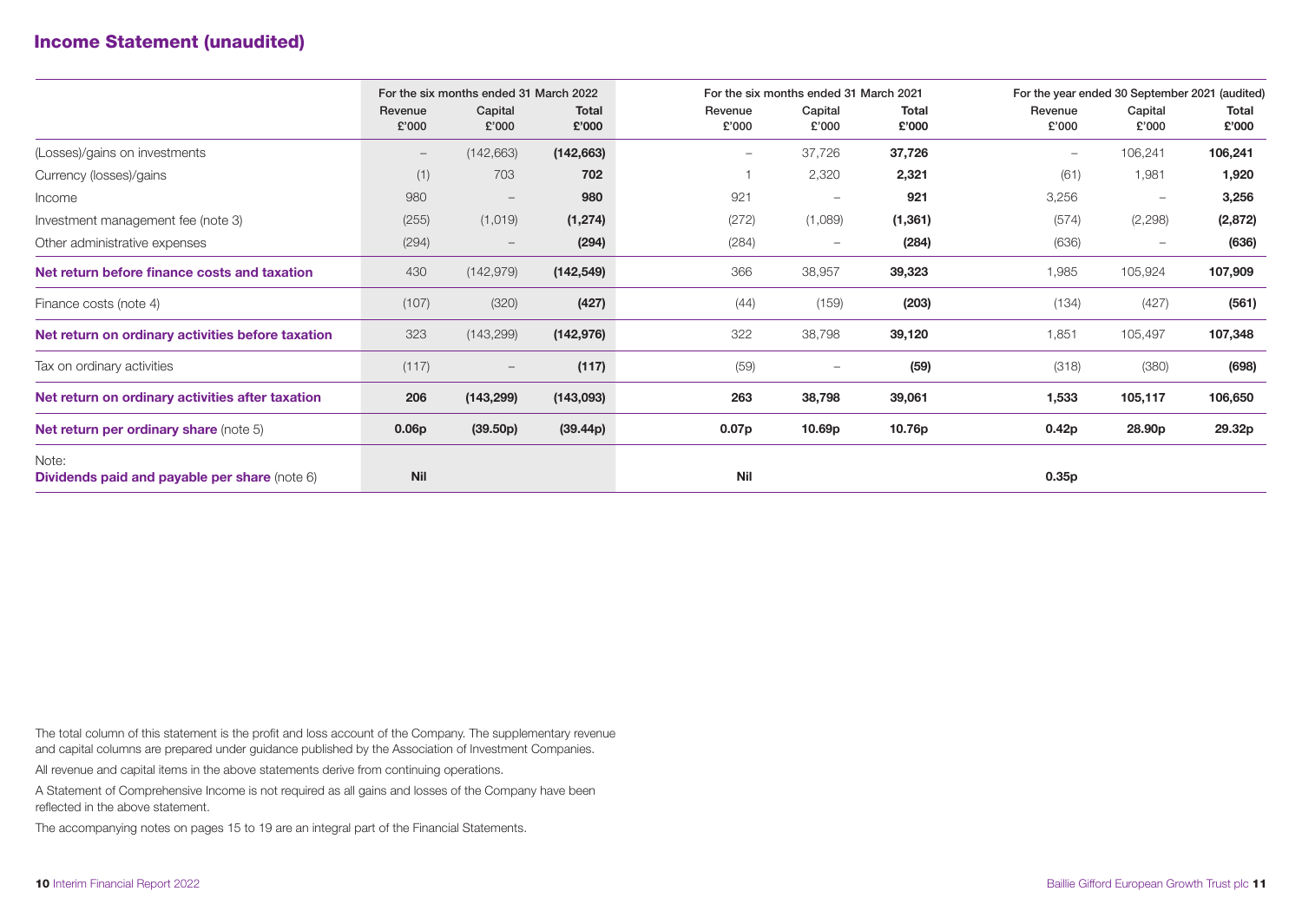# Balance Sheet (unaudited)

|                                                                                                     | At 31 March<br>2022<br>£'000 | At 30 September<br>2021<br>(audited)<br>£'000 |
|-----------------------------------------------------------------------------------------------------|------------------------------|-----------------------------------------------|
| <b>Fixed assets</b><br>Investments held at fair value through profit or loss (note 7)               | 454,656                      | 600,351                                       |
| <b>Current assets</b><br><b>Debtors</b><br>Cash and cash equivalents                                | 1,567<br>5,228               | 2,320<br>12,252                               |
|                                                                                                     | 6,795                        | 14,572                                        |
| <b>Creditors</b><br>Amounts falling due within one year                                             | (919)                        | (1, 913)                                      |
| <b>Net current assets</b>                                                                           | 5,876                        | 12,659                                        |
| Total assets less current liabilities                                                               | 460,532                      | 613,010                                       |
| <b>Creditors</b><br>Amounts falling due after more than one year (note 8)                           | (50, 608)                    | (51, 471)                                     |
|                                                                                                     | 409,924                      | 561,539                                       |
| <b>Capital and reserves</b><br>Share capital<br>Share premium account<br>Capital redemption reserve | 10,061<br>125,050<br>8,750   | 10,061<br>125,050<br>8,750                    |
| Capital reserve<br>Revenue reserve                                                                  | 260,639<br>5,424             | 411,184<br>6,494                              |
| Shareholders' funds                                                                                 | 409,924                      | 561,539                                       |
| Net asset value per ordinary share (borrowings at book value)*                                      | 114.2p                       | 154.0p                                        |
| Net asset value per ordinary share (borrowings at fair value)*                                      | 116.0p                       | 154.5p                                        |
| <b>Ordinary shares in issue (note 9)</b>                                                            | 358,924,046                  | 364,599,330                                   |

\* See Glossary of Terms and Alternative Performance Measures on page 23.

The accompanying notes on pages 15 to 19 are an integral part of the Financial Statements.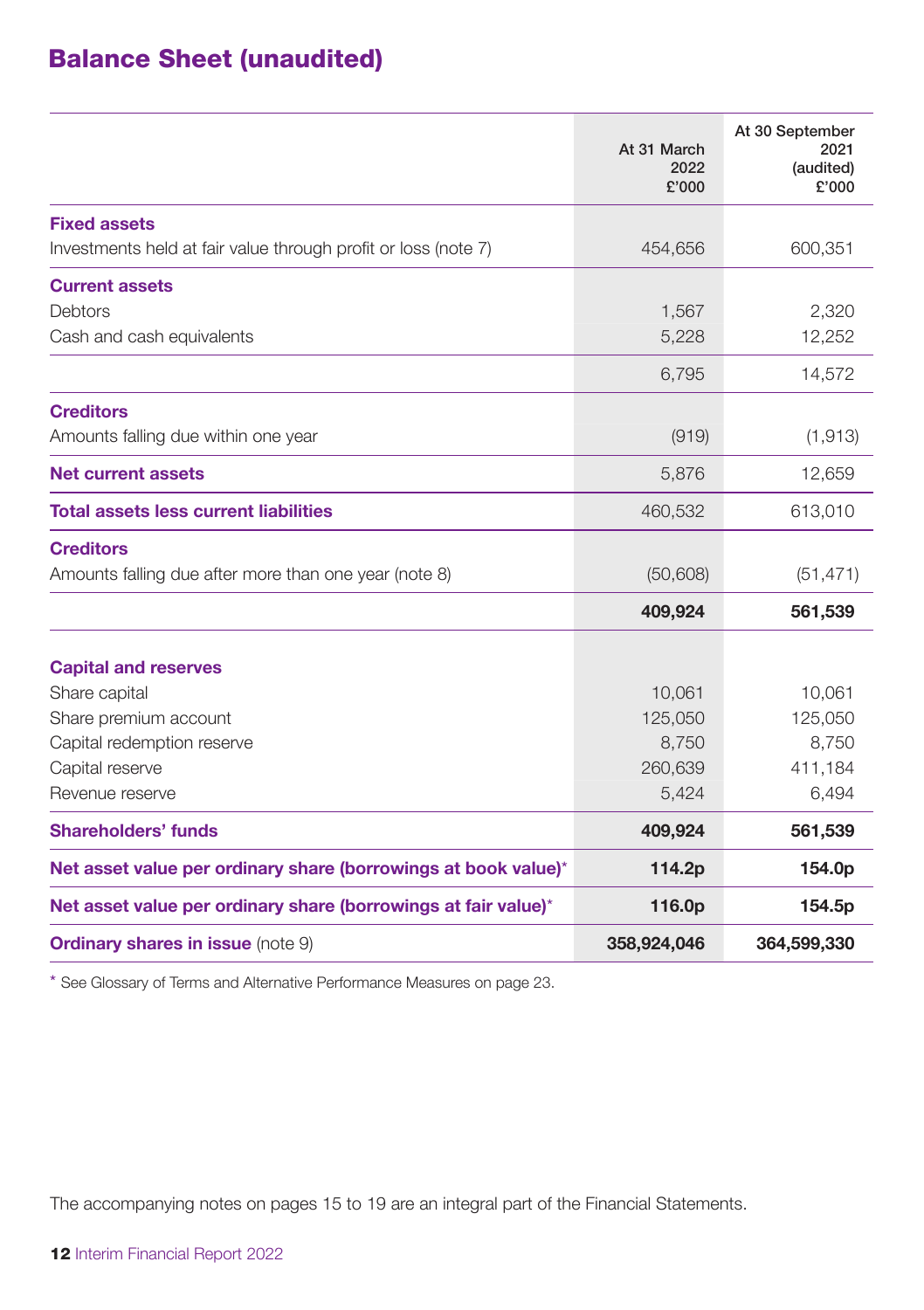# Statement of Changes in Equity (unaudited)

### **For the six months ended 31 March 2022**

|                                                  | Share<br>capital<br>£'000 | Share<br>premium<br>account<br>£'000 | Capital<br>redemption<br>reserve<br>£'000 | Capital<br>reserve<br>£'000     | Revenue<br>reserve<br>£'000 | Shareholders'<br>funds<br>£'000 |
|--------------------------------------------------|---------------------------|--------------------------------------|-------------------------------------------|---------------------------------|-----------------------------|---------------------------------|
| Shareholders' funds at 1 October 2021            | 10.061                    | 125,050                              | 8.750                                     | 411.184                         | 6.494                       | 561,539                         |
| Net return on ordinary activities after taxation |                           |                                      |                                           | $-$ (143,299)                   | 206                         | (143,093)                       |
| Dividends paid (note 6)                          |                           |                                      |                                           | $\hspace{0.1mm}-\hspace{0.1mm}$ | (1,276)                     | (1,276)                         |
| Shares bought back into treasury                 |                           |                                      | -                                         | (7, 246)                        | -                           | (7, 246)                        |
| Shareholders' funds at 31 March 2022             | 10.061                    | 125.050                              | 8.750                                     | 260,639                         | 5.424                       | 409,924                         |

### **For the six months ended 31 March 2021**

|                                                  | Share<br>capital<br>£'000 | Share<br>premium<br>account<br>£'000 | Capital<br>redemption<br>reserve<br>£'000 | Capital<br>reserve<br>£'000 | Revenue<br>reserve<br>£'000 | Shareholders'<br>funds<br>£'000 |
|--------------------------------------------------|---------------------------|--------------------------------------|-------------------------------------------|-----------------------------|-----------------------------|---------------------------------|
| Shareholders' funds at 1 October 2020            | 10.061                    | 123,749                              | 8.750                                     | 303,860                     | 6.228                       | 452,648                         |
| Net return on ordinary activities after taxation |                           |                                      |                                           | 38.798                      | 263                         | 39,061                          |
| Dividends paid (note 6)                          |                           |                                      |                                           | -                           | (1,268)                     | (1,268)                         |
| Shares issued from treasury                      | -                         | 1.301                                | $\qquad \qquad -$                         | 2.207                       | -                           | 3,508                           |
| Shareholders' funds at 31 March 2021             | 10.061                    | 125,050                              | 8.750                                     | 344,865                     | 5.223                       | 493,949                         |

\* The Capital reserve as at 31 March 2022 includes investment holding gains of £25,089,000 (31 March 2021 – gains of £153,460,000).

The accompanying notes on pages 15 to 19 are an integral part of the Financial Statements.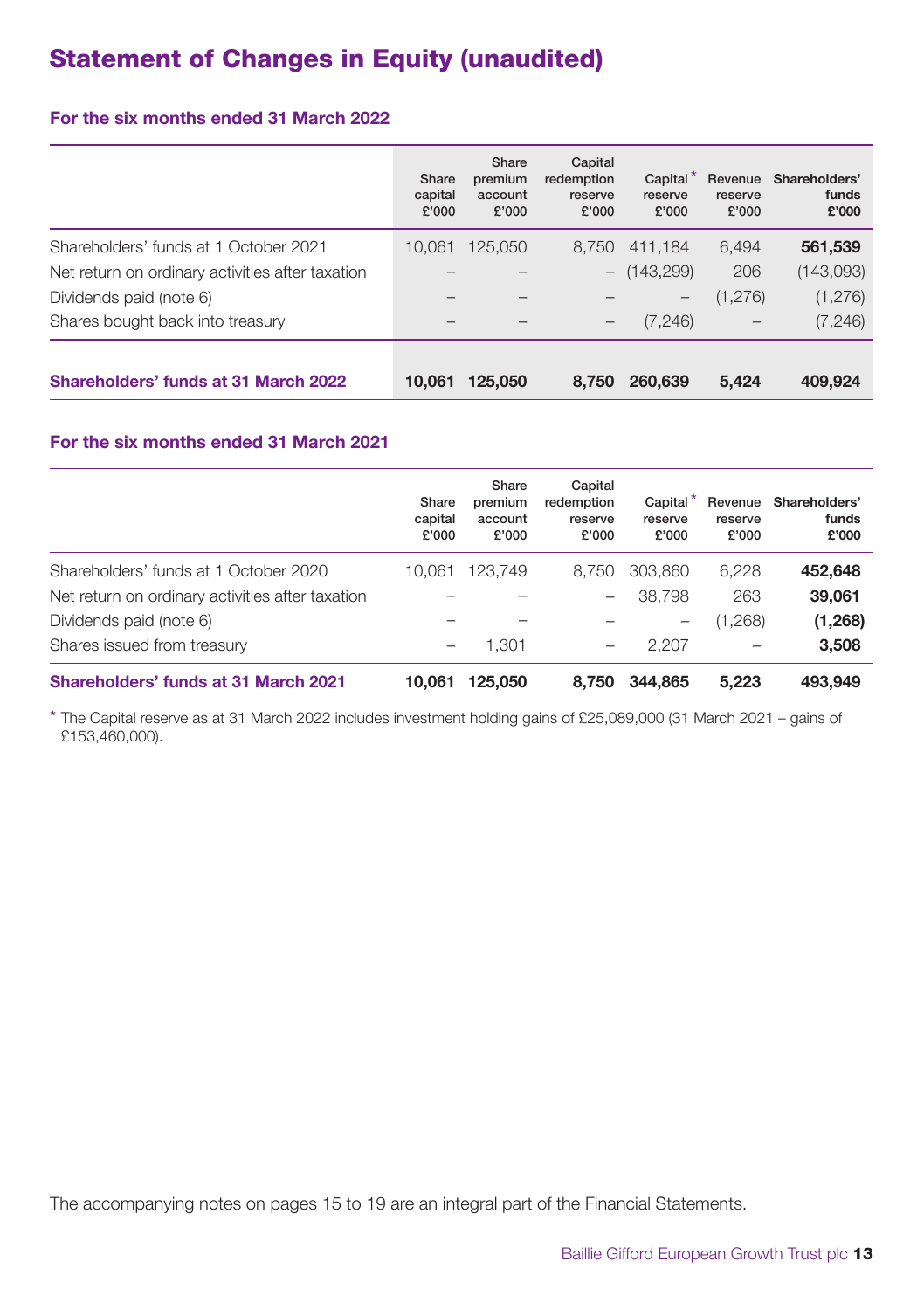### Cash Flow Statement (unaudited)

|                                                         | Six months to<br>31 March<br>2022<br>£'000 | Six months to<br>31 March<br>2021<br>£'000 |
|---------------------------------------------------------|--------------------------------------------|--------------------------------------------|
| <b>Cash flows from operating activities</b>             |                                            |                                            |
| Net return on ordinary activities before taxation       | (142, 976)                                 | 39,120                                     |
| Net losses/(gains) on investments                       | 142,663                                    | (37, 726)                                  |
| Currency gains                                          | (702)                                      | (2,321)                                    |
| Finance costs of borrowings                             | 427                                        | 203                                        |
| Overseas withholding tax suffered                       | (117)                                      | (57)                                       |
| Overseas withholding tax reclaims received              | 468                                        |                                            |
| Changes in debtors and creditors                        | (190)                                      | (388)                                      |
| Cash from operations*                                   | (427)                                      | (1, 169)                                   |
| Interest paid                                           | (429)                                      | (82)                                       |
| Net cash outflow from operating activities              | (856)                                      | (1,251)                                    |
| <b>Cash flows from investing activities</b>             |                                            |                                            |
| Acquisitions of investments                             | (87, 304)                                  | (64, 331)                                  |
| Disposals of investments                                | 89,821                                     | 42,936                                     |
| Net cash inflow/(outflow) from investing activities     | 2,517                                      | (21, 395)                                  |
| <b>Equity dividends paid</b>                            | (1,276)                                    | (1,268)                                    |
| <b>Cash flows from financing activities</b>             |                                            |                                            |
| Shares issued                                           |                                            | 3,508                                      |
| Shares bought back                                      | (7, 246)                                   |                                            |
| Net borrowings drawn down                               |                                            | 27,263                                     |
| Net cash (outflow)/inflow from financing activities     | (7, 246)                                   | 30,771                                     |
| (Decrease)/increase in cash and cash equivalents        | (6,861)                                    | 6,857                                      |
| Exchange movements                                      | (163)                                      | 548                                        |
| Cash and cash equivalents at start of period            | 12,252                                     | (16, 882)                                  |
| Cash and cash equivalents at end of period <sup>+</sup> | 5,228                                      | (9, 477)                                   |

\* Cash from operations includes dividends received in the period of £941,000 (31 March 2021 – £827,000) and deposit interest received of £2,000 (31 March 2021 – £2,000).

†Cash and cash equivalents represent cash at bank and short-term money market deposits repayable on demand.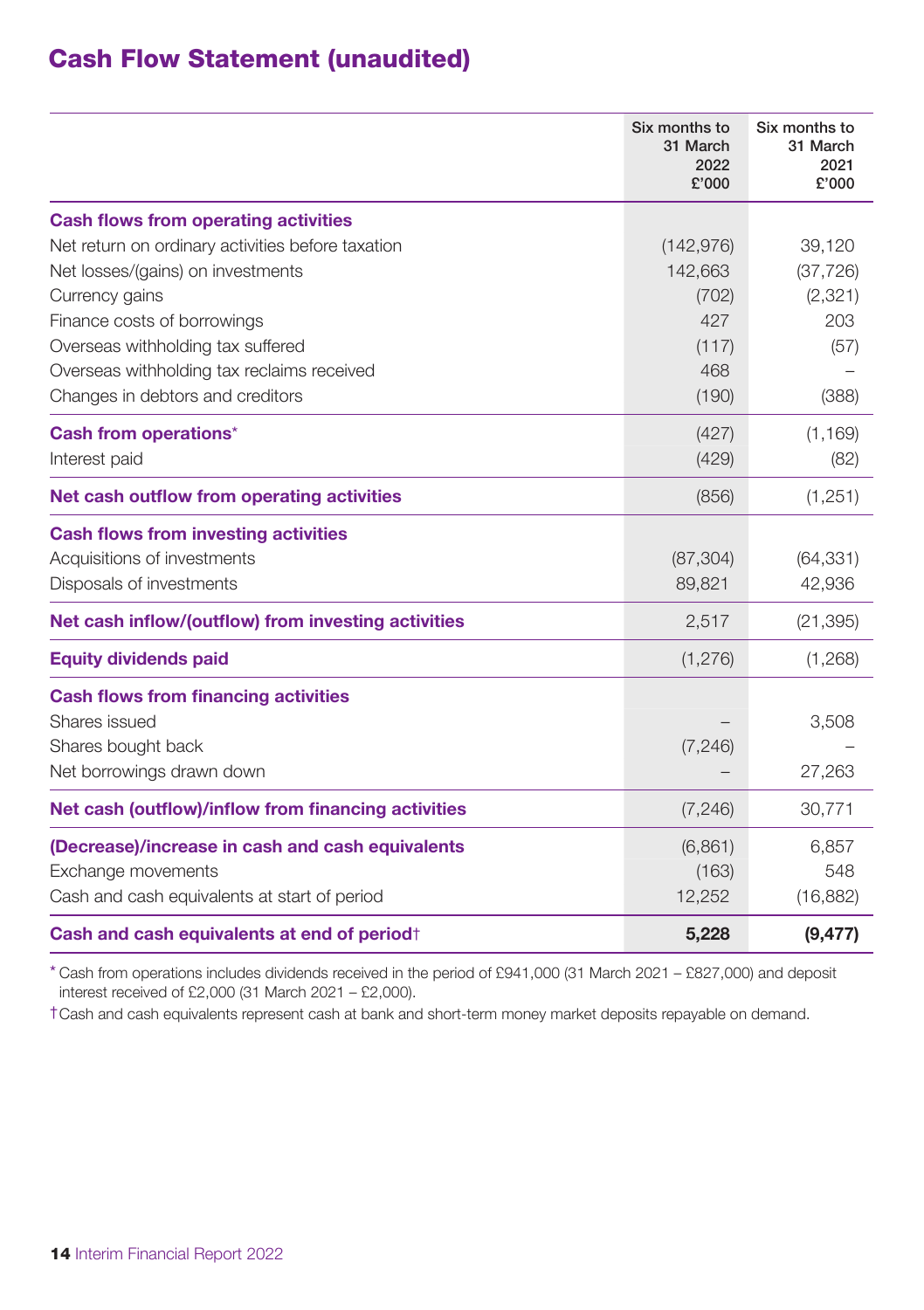# Notes to the Condensed Financial Statements (unaudited)

**1** The condensed Financial Statements for the six months to 31 March 2022 comprise the statements set out on pages 10 to 14 together with the related notes on pages 15 to 19. They have been prepared in accordance with FRS 104 'Interim Financial Reporting' and the AIC's Statement of Recommended Practice issued in November 2014 and updated in October 2020 and April 2021 with consequential amendments and have not been audited or reviewed by the Auditor pursuant to the Auditing Practices Board Guidance 'Review of Interim Financial Information'. The Financial Statements for the six months to 31 March 2022 have been prepared on the basis of the same accounting policies as set out in the Company's Annual Report and Financial Statements at 30 September 2021.

#### Going Concern

The Directors have considered the nature of the Company's principal risks and uncertainties, as set out on page 20, as well as the ongoing impact of market volatility during the Covid-19 pandemic and hostilities in Ukraine. In addition, the Company's investment objective and policy, assets and liabilities and projected income and expenditure, together with the dividend policy have been taken into consideration and it is the Directors' opinion that the Company has adequate resources to continue in operational existence for the foreseeable future. The Company's assets, the majority of which are investments in quoted securities which are readily realisable, exceed its liabilities significantly. All borrowings require the prior approval of the Board and gearing levels are reviewed by the Board on a regular basis. The Directors consider it appropriate to adopt the going concern basis of accounting in preparing these Financial Statements and confirm that they are not aware of any material uncertainties which may affect the Company's ability to continue to do so over a period of at least twelve months from the date of approval of these Financial Statements.

- **2** The financial information contained within this Interim Financial Report does not constitute statutory accounts as defined in sections 434 to 436 of the Companies Act 2006. The financial information for the year ended 30 September 2021 has been extracted from the statutory accounts which have been filed with the Registrar of Companies. The Auditor's Report on those accounts was not qualified, did not include a reference to any matters to which the Auditor drew attention by way of emphasis without qualifying their report, and did not contain a statement under sections 498(2) or (3) of the Companies Act 2006.
- **3** Baillie Gifford & Co Limited, a wholly owned subsidiary of Baillie Gifford & Co, was appointed by the Company as its Alternative Investment Fund Manager (AIFM) and Company Secretary on 29 November 2019. The investment management function has been delegated to Baillie Gifford & Co. The management agreement can be terminated on three months' notice. The annual management fee is 0.55% of the lower of (i) the Company's market capitalisation and (ii) the Company's net asset value (which shall include income), in either case up to £500 million, and 0.50% of the amount of the lower of the Company's market capitalisation or net asset value above £500 million, calculated and payable quarterly.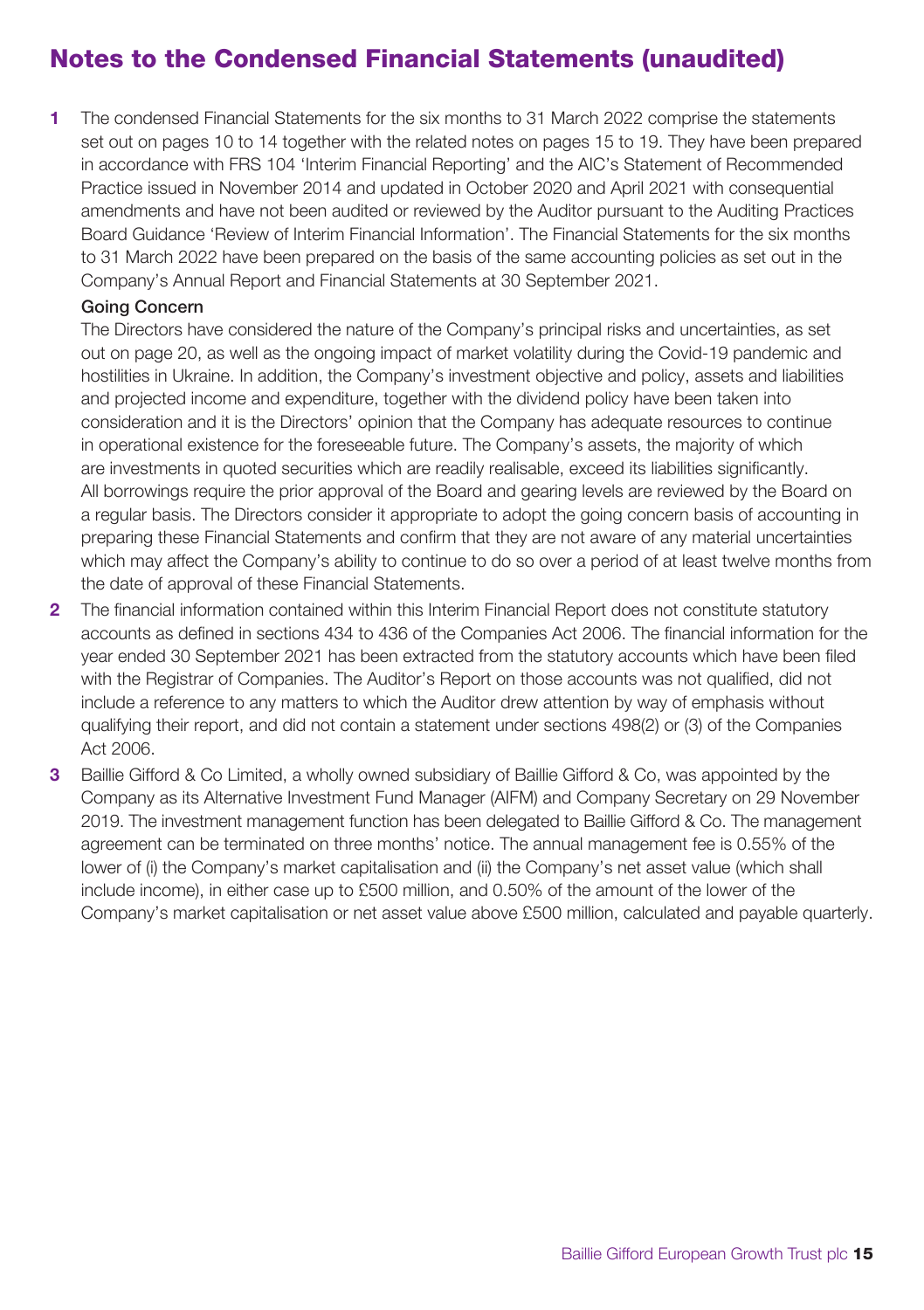# Notes to the Condensed Financial Statements (unaudited)

### **4 Finance Costs**

|                                    | Six months to 31 March 2022 |                  |                       |  |
|------------------------------------|-----------------------------|------------------|-----------------------|--|
|                                    | Revenue<br>£'000            | Capital<br>£'000 | <b>Total</b><br>£'000 |  |
| Loan interest                      | 79                          | 318              | 397                   |  |
| Loan arrangement fee               |                             | 2                | 3                     |  |
| Negative interest on cash balances | 27                          |                  | 27                    |  |
|                                    | 107                         | 320              |                       |  |

|                                    | Year to 30 September 2021 (audited) |                  |                       |  |
|------------------------------------|-------------------------------------|------------------|-----------------------|--|
|                                    | Revenue<br>£'000                    | Capital<br>£'000 | <b>Total</b><br>£'000 |  |
| Overdraft facility                 | 19                                  | 76               | 95                    |  |
| Loan interest                      | 87                                  | 349              | 436                   |  |
| Loan arrangement fee               |                                     | $\mathcal{P}$    | 3                     |  |
| Negative interest on cash balances | 27                                  |                  | 27                    |  |
|                                    | 134                                 | 427              | 561                   |  |

|                                    | Six months to 31 March 2021 |                  |                       |
|------------------------------------|-----------------------------|------------------|-----------------------|
|                                    | Revenue<br>£'000            | Capital<br>£'000 | <b>Total</b><br>£'000 |
| Overdraft facility                 | 15                          | 59               | 74                    |
| Loan interest                      | 24                          | 98               | 122                   |
| Loan arrangement fee               |                             | $\mathcal{P}$    | 3                     |
| Negative interest on cash balances | $\overline{4}$              |                  | 4                     |
|                                    | 44                          | 159              | 203                   |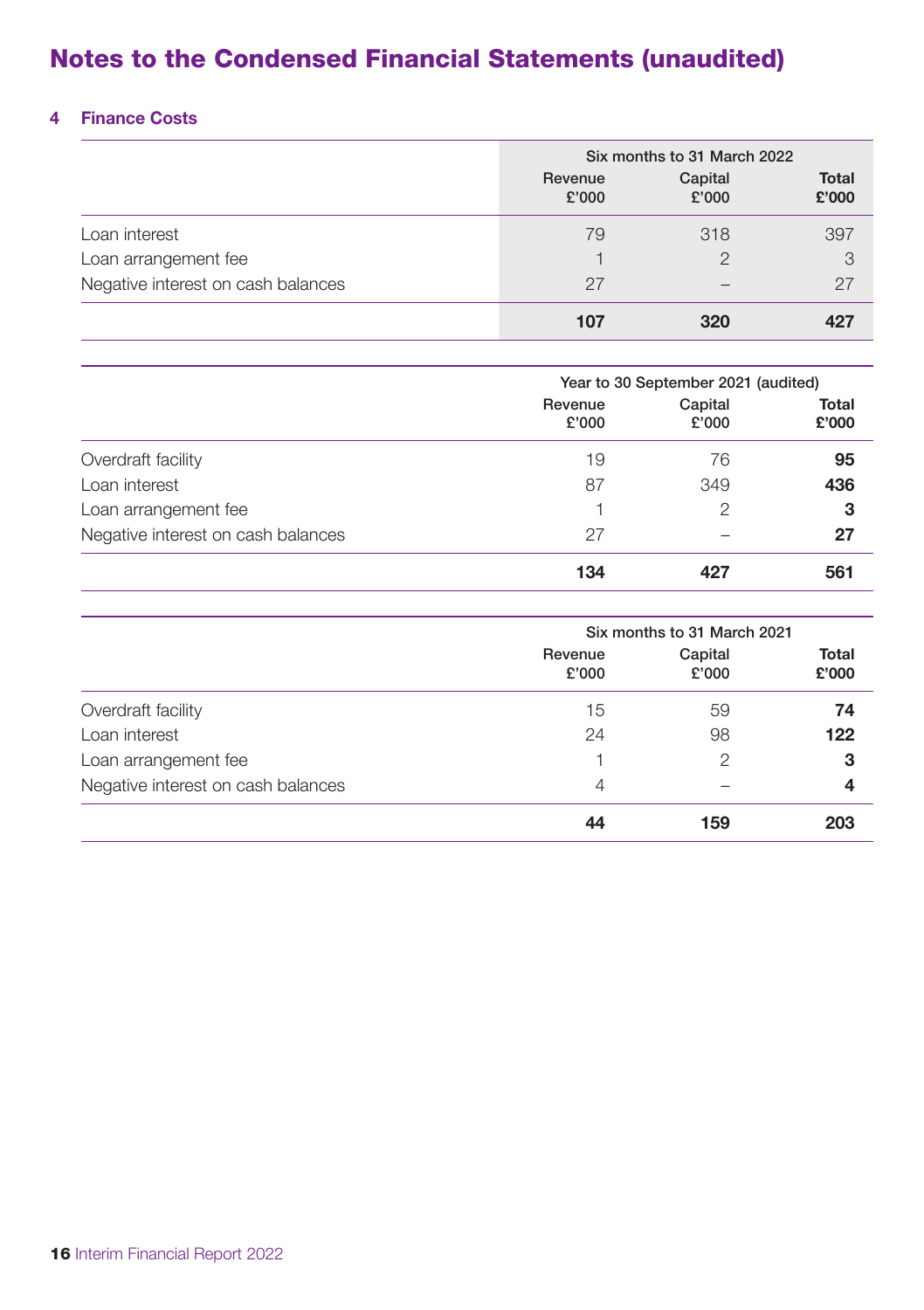### Notes to the Condensed Financial Statements (unaudited)

|   |                                                                                                                                               | Six months<br>to 31 March<br>2022<br>£'000 | Six months<br>to 31 March<br>2021<br>£'000 | Year to<br>30 September<br>2021<br>(audited)<br>£'000 |
|---|-----------------------------------------------------------------------------------------------------------------------------------------------|--------------------------------------------|--------------------------------------------|-------------------------------------------------------|
| 5 | Net return per ordinary share<br>Revenue return on ordinary activities after taxation<br>Capital return on ordinary activities after taxation | 206<br>(143, 299)                          | 263<br>38,798                              | 1.533<br>105.117                                      |
|   | <b>Total net return</b>                                                                                                                       | (143,093)                                  | 39,061                                     | 106,650                                               |
|   | Weighted average number of ordinary<br>shares in issue                                                                                        | 362,745,292                                | 362,827,352                                | 363,715,768                                           |

Net return per ordinary share is based on the above totals of revenue and capital and the weighted average number of ordinary shares in issue during each period.

There are no dilutive or potentially dilutive shares in issue.

|   |                                                            | Six months<br>to 31 March<br>2022<br>£'000 | Six months<br>to 31 March<br>2021<br>£'000 |
|---|------------------------------------------------------------|--------------------------------------------|--------------------------------------------|
| 6 | <b>Dividends</b>                                           |                                            |                                            |
|   | Amounts recognised as distributions in the period:         |                                            |                                            |
|   | Final dividend 0.35p (2021 - 0.35p), paid 11 February 2022 | 1,276                                      | 1,268                                      |
|   |                                                            | 1,276                                      | 1,268                                      |
|   | Dividends proposed in the period:                          |                                            |                                            |
|   | Interim dividend $-$ nil (2021 $-$ nil)                    |                                            |                                            |
|   |                                                            |                                            |                                            |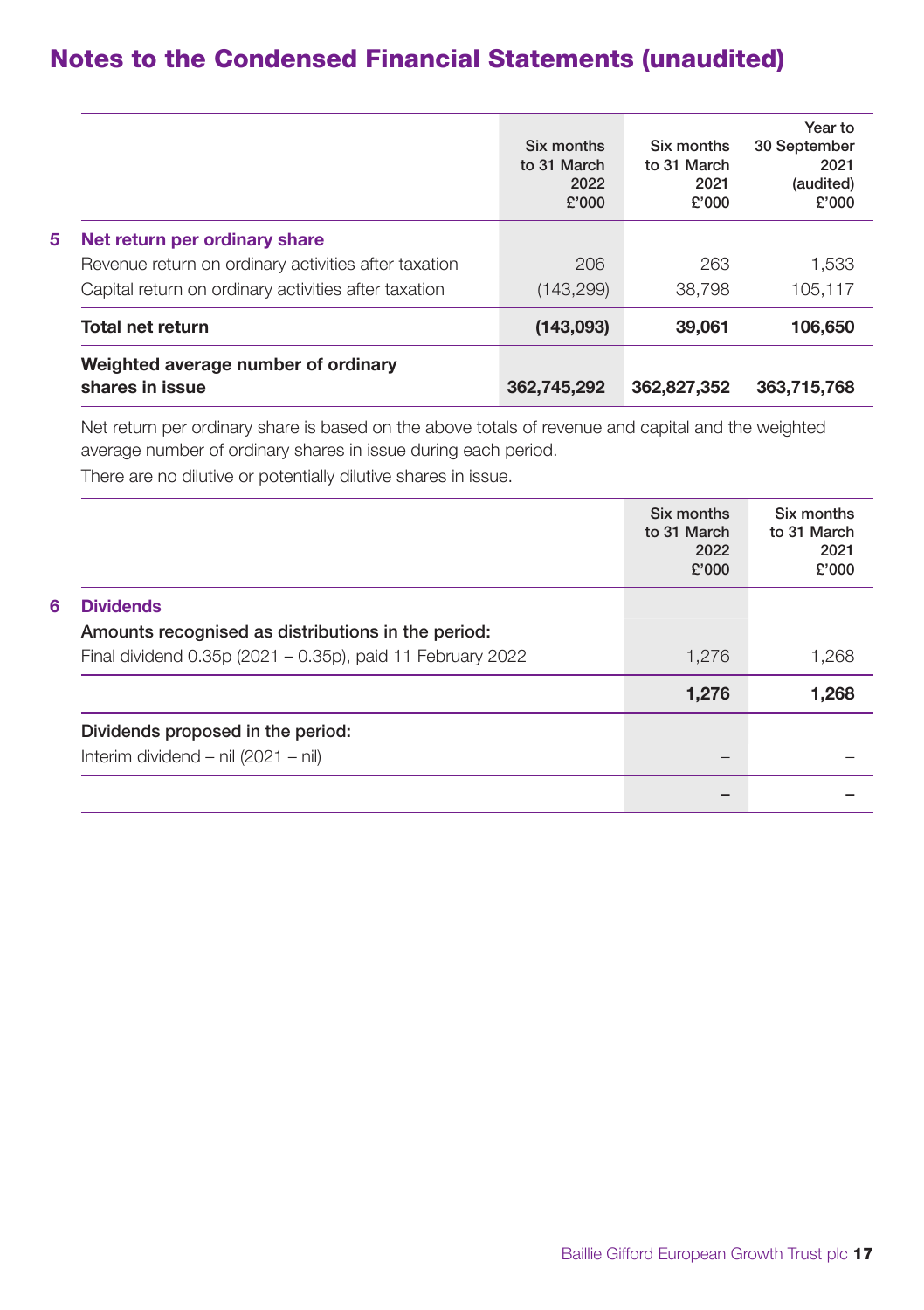#### **7 Fair Value Hierarchy**

The Company's investments are financial assets held at fair value through profit or loss. The fair value hierarchy used to analyse the basis on which the fair values of financial instruments held at fair value through the profit or loss account are measured is described below. Fair value measurements are categorised on the basis of the lowest level input that is significant to the fair value measurement. Level 1 – using unadjusted quoted prices for identical instruments in an active market;

Level 2 – using inputs, other than quoted prices included within Level 1, that are directly or indirectly observable (based on market data); and

Level 3 – using inputs that are unobservable (for which market data is unavailable).

An analysis of the Company's financial assets based on the fair value hierarchy described above is shown below.

| As at 31 March 2022                      | Level 1<br>£'000         | Level 2<br>£'000 | Level 3<br>£'000 | Total<br>£'000 |
|------------------------------------------|--------------------------|------------------|------------------|----------------|
| Listed equities                          | 418,416                  |                  |                  | 418,416        |
| Unlisted securities                      | $\overline{\phantom{a}}$ |                  | 36,240           | 36.240         |
| <b>Total financial asset investments</b> | 418,416                  |                  | 36.240           | 454,656        |

| As at 30 September 2021                  | Level 1<br>£'000 | Level 2<br>£'000         | Level 3<br>£'000 | <b>Total</b><br>£'000 |
|------------------------------------------|------------------|--------------------------|------------------|-----------------------|
| <b>Listed securities</b>                 | 572,399          | $\overline{\phantom{a}}$ |                  | 572,399               |
| Unlisted securities                      |                  |                          | 27,952           | 27,952                |
| <b>Total financial asset investments</b> | 572,399          |                          | 27,952           | 600,351               |

Unlisted investments are valued at fair value by the Directors following a detailed review and appropriate challenge of the valuations proposed by the Managers. The Managers' unlisted valuation policy applies methodologies consistent with the International Private Equity and Venture Capital Valuation Guidelines ('IPEV'). These methodologies can be categorised as follows: (a) market approach (multiples, industry valuation benchmarks and available market prices); (b) income approach (discounted cash flows); and (c) replacement cost approach (net assets). The Company's holdings in unlisted investments are categorised as Level 3 as unobservable data is a significant input to their fair value measurements.

**8** The Company has a €30 million overdraft credit facility with The Northern Trust Company for the purpose of pursuing its investment objective. At 31 March 2022, nil had been drawn down under the facility  $(31$  March 2021 –  $€11.2$  million  $(E9.6$  million), 30 September 2021 – nil). Interest is charged at 1.25% above the European Central Bank Main Refinancing Rate. On 8 December 2020 the Company issued €30 million of long-term, fixed rate, senior, unsecured privately placed notes ('loan notes'), with a fixed coupon of 1.57% to be repaid on 8 December 2040 and on 24 June 2021 issued a further €30 million of loan notes with a fixed coupon of 1.55% to be repaid on 24 June 2036. At 31 March 2022 the book value of the loan notes amounted to £50,608,000 (31 March 2021 – £25,487,000, 30 September 2021 – £51,471,000). The fair value of the loan notes at 31 March 2022 was £44,238,000 (31 March 2021 – £25,391,000, 30 September 2021 – £49,855,000).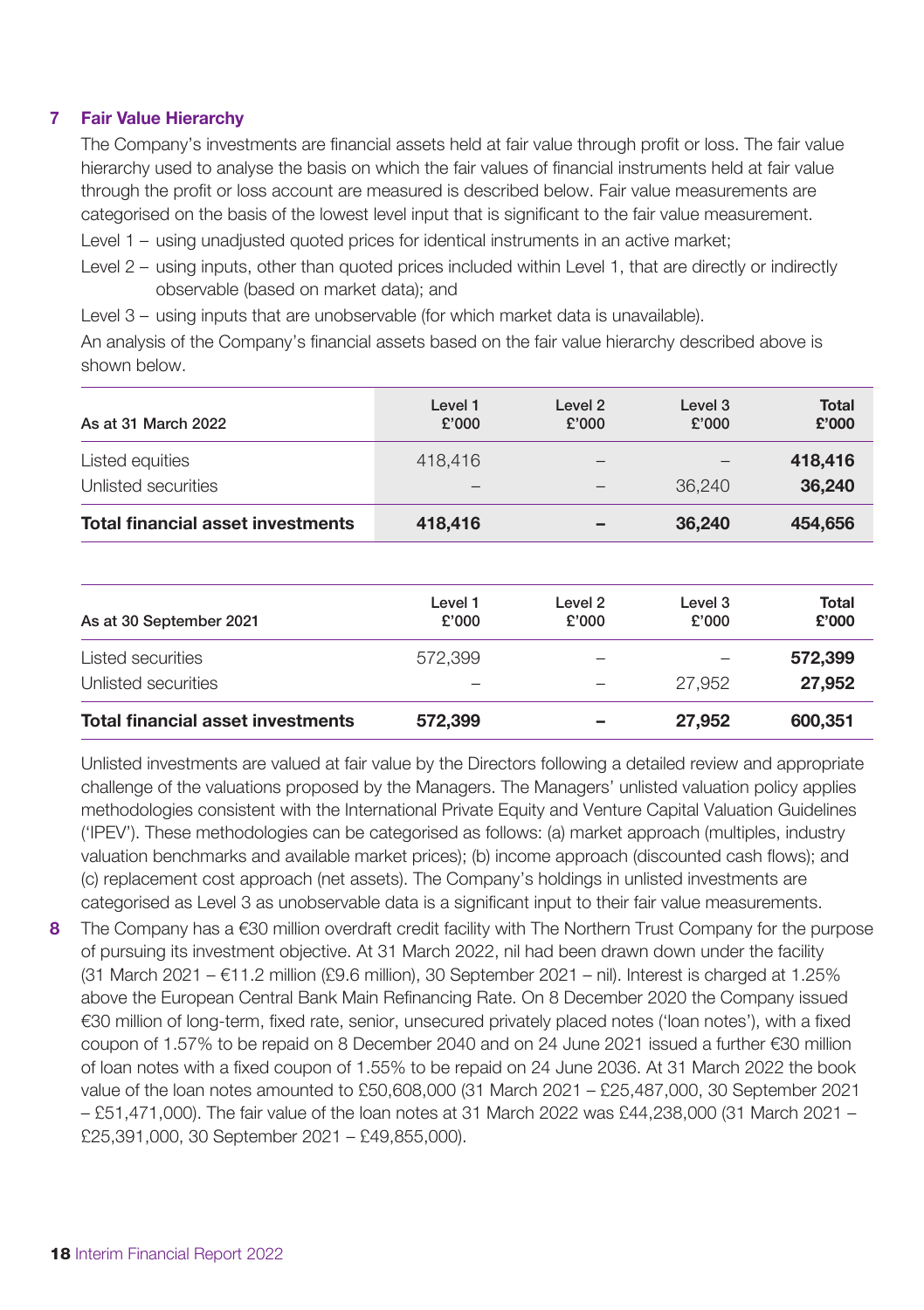**9** The Company has authority to allot shares under section 551 of the Companies Act 2006. The Board has authorised use of this authority to issue new shares at a premium to net asset value in order to enhance the net asset value per share for existing shareholders and improve the liquidity of the Company's shares. In the six months to 31 March 2022 no ordinary shares were issued (in the year to 30 September 2021 the Company issued a total of 2,400,000 shares on a non pre-emptive basis (nominal value £60,000, representing 0.7% of the issued share capital at 30 September 2020) at a premium to net asset value (on the basis of debt valued at book value) raising net proceeds of £3,508,000).

The Company also has authority to buy back shares. In the six months to 31 March 2022 5,675,284 ordinary shares were bought back into treasury at a cost of £7,246,000 (in the year to 30 September 2021 no ordinary shares were bought back for cancellation or into treasury).

**10** During the period, transaction costs on equity purchases amounted to £64,000 (31 March 2021 – £77,000; 30 September 2021 – £96,000) and on equity sales £36,000 (31 March 2021 – £25,000; 30 September 2021 – £45,000).

#### **11 Related Party Transactions**

There have been no transactions with related parties during the first six months of the current financial year that have materially affected the financial position or the performance of the Company during that period and there have been no changes in the related party transactions described in the last Annual Report and Financial Statements that could have had such an effect on the Company during that period.

None of the views expressed in this document should be construed as advice to buy or sell a particular investment.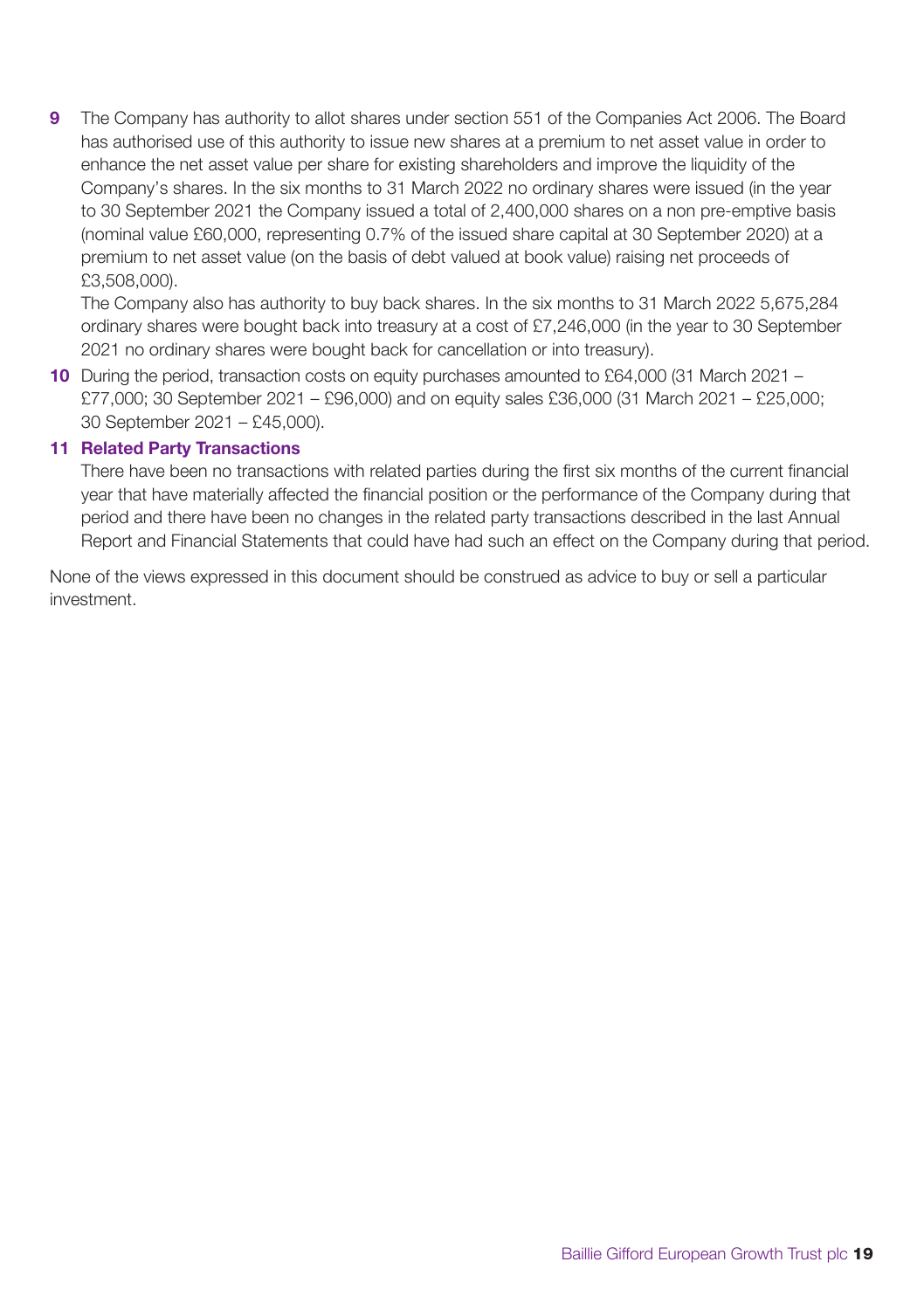## Principal Risks and Uncertainties

The principal risks facing the Company are financial risk, investment strategy risk, discount risk, regulatory risk, custody and depositary risk, operational risk, leverage risk and political risk. An explanation of these risks and how they are managed is set out on pages 7 and 8 of the Company's Annual Report and Financial Statements for the year to 30 September 2021 which is available on the Company's website: [bgeuropeangrowth.com](https://www.bailliegifford.com/en/uk/individual-investors/funds/baillie-gifford-european-growth-trust/). The principal risks and uncertainties have not changed since the date of the Annual Report.

## Responsibility Statement

We confirm that to the best of our knowledge:

- a) the condensed set of Financial Statements has been prepared in accordance with FRS 104 'Interim Financial Reporting';
- b) the Interim Management Report includes a fair review of the information required by Disclosure Guidance and Transparency Rule 4.2.7R (indication of important events during the first six months, their impact on the Financial Statements and a description of the principal risks and uncertainties for the remaining six months of the year); and
- c) the Interim Financial Report includes a fair review of the information required by Disclosure Guidance and Transparency Rule 4.2.8R (disclosure of related party transactions and changes therein).

By order of the Board Michael MacPhee Chairman 16 May 2022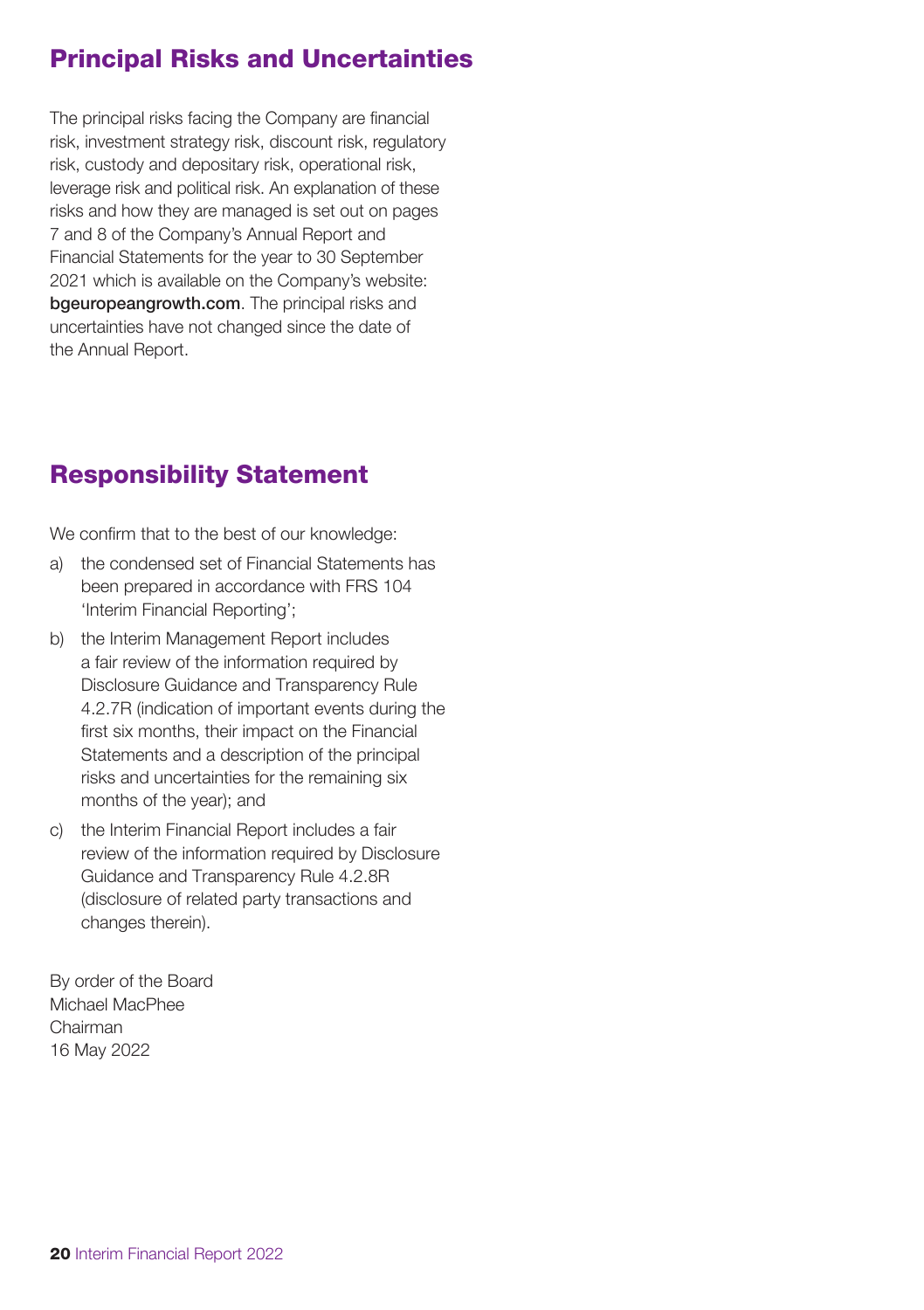### Further Shareholder Information

#### **How to Invest**

Baillie Gifford European Growth Trust's shares are traded on the London Stock Exchange. They can be bought through a stockbroker or by asking a professional adviser to do so.

#### **Client Relations Team Contact Details**

You can contact the Baillie Gifford Client Relations Team by telephone (your call may be recorded for training or monitoring purposes), email or post. See contact details in the 'Further Information' box on the back cover.

### **Share Register Enquiries**

Computershare Investor Services PLC maintains the share register on behalf of the Company. In the event of queries regarding shares registered in your own name, please contact the Registrars on 0370 889 4086.

### **Automatic Exchange of Information**

In order to fulfil its obligations under UK tax legislation relating to the automatic exchange of information, Baillie Gifford European Growth Trust is required to collect and report certain information about certain shareholders.

The legislation requires investment trust companies to provide personal information to HMRC on certain investors who purchase shares in investment trusts. Accordingly, Baillie Gifford European Growth Trust will have to provide information annually to the local tax authority on the tax residencies of a number of non-UK based certificated shareholders and corporate entities.

New shareholders, excluding those whose shares are held in CREST, who come on to the share register will be sent a certification form for the purposes of collecting this information.

For further information, please see HMRC's Quick Guide: Automatic Exchange of Information – information for account holders

[gov.uk/government/publications/exchange-of](https://www.gov.uk/government/publications/exchange-of-information-account-holders)information-account-holders.

### **Risk Warnings**

Past performance is not a guide to future performance.

Baillie Gifford European Growth Trust is a listed UK Company. The value of its shares and any income from them can fall as well as rise and investors may not get back the amount invested.

Baillie Gifford European Growth Trust invests in overseas securities. Changes in the rate of exchange may also cause the value of your investment (and any income it may pay) to go down or up.

Baillie Gifford European Growth Trust can borrow money to make further investments (sometimes known as 'gearing' or 'leverage'). The risk is that when this money is repaid by the Company, the value of these investments may not be enough to cover the borrowing and interest costs and the Company will make a loss. If the Company's investments fall in value, any invested borrowings will increase the amount of this loss.

Baillie Gifford European Growth Trust can buy back its own shares. The risks from borrowing, referred to above, are increased when a company buys back its own shares.

Share prices may either be below (at a discount) or above (at a premium) the net asset value (NAV). The Company may issue new shares when the price is at a premium which may reduce the share price. Shares bought at premium may have a greater risk of loss than those bought at a discount.

Market values for securities which have become difficult to trade may not be readily available, and there can be no assurance that any value assigned to such securities will accurately reflect the price the Company might receive upon their sale.

Baillie Gifford European Growth Trust can make use of derivatives which may impact upon its performance. Currently the Company does not make use of derivatives.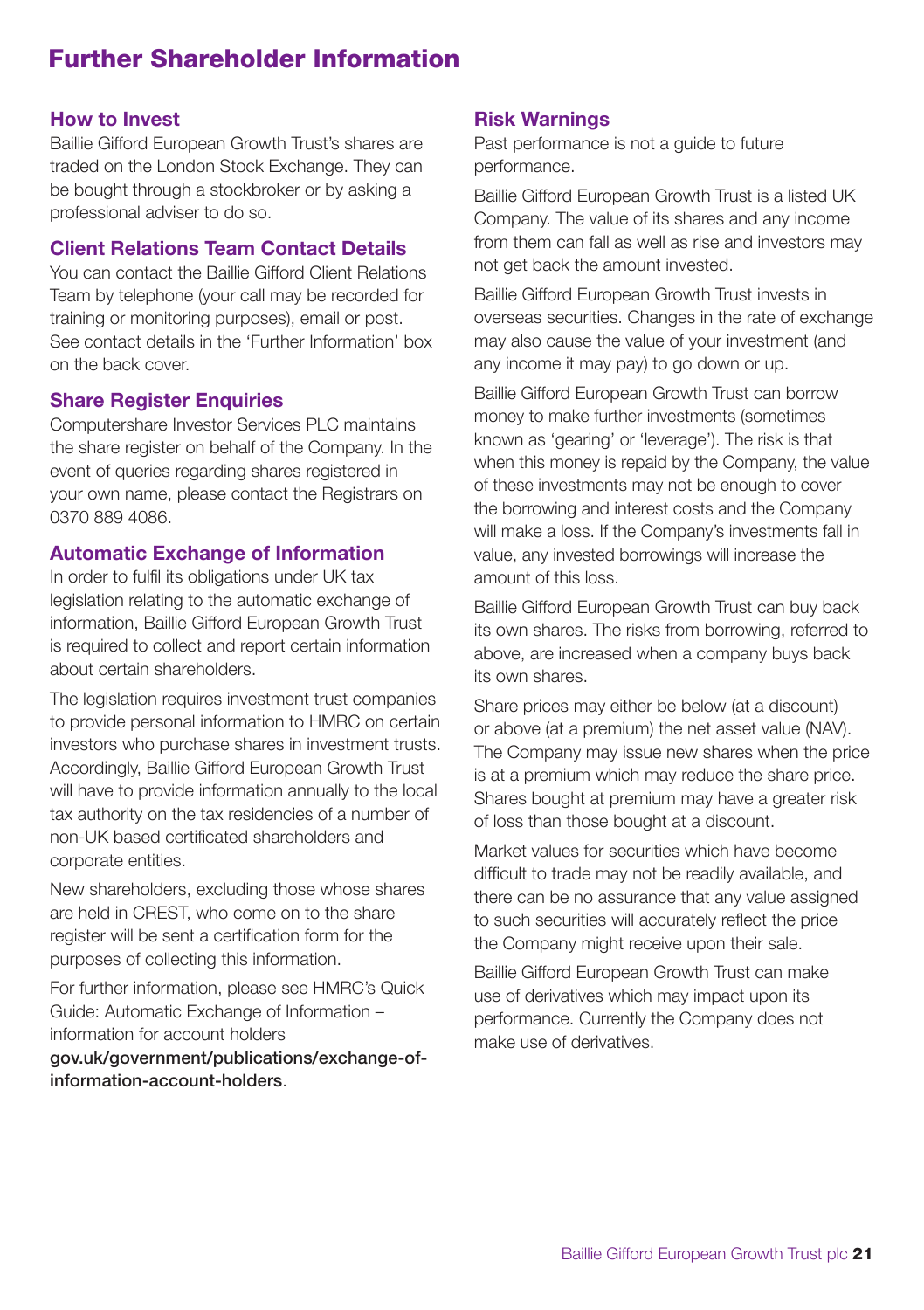#### **Risk Warnings (continued)**

Baillie Gifford European Growth Trust charges 80% of its investment management fee and borrowing costs to capital, which reduces the capital value. Also, where income is low, the remaining expenses may be greater than the total income received, meaning the Company may not pay a dividend and the capital value would be further reduced.

Baillie Gifford European Growth Trust's risk could be increased by its investment in unlisted investments. These assets may be more difficult to sell so changes in their prices may be greater.

Baillie Gifford European Growth Trust's risk is increased as it holds fewer investments than a typical investment trust and the effect of this, together with its long-term approach to investment, could result in large movements in the share price.

The aim of Baillie Gifford European Growth Trust is to achieve capital growth. You should not expect a significant, or steady, annual income from the Company.

You should note that tax rates and reliefs may change at any time and their value depends on your circumstances.

The Company is listed on the London Stock Exchange and is not authorised or regulated by the Financial Conduct Authority.

The staff of Baillie Gifford & Co and Baillie Gifford European Growth Trust Directors may hold shares in Baillie Gifford European Growth Trust and may buy or sell such shares from time to time.

Further details of the risks associated with investing in the Company, including a Key Information Document and how charges are applied, can be found at **[bgeuropeangrowth.com](https://www.bailliegifford.com/en/uk/individual-investors/funds/baillie-gifford-european-growth-trust/)**, or by calling Baillie Gifford on 0800 917 2112.

The information and opinions expressed within this Interim Financial Report are subject to change without notice. This information has been issued and approved by Baillie Gifford & Co Limited, the Managers and Secretaries, and does not in any way constitute investment advice.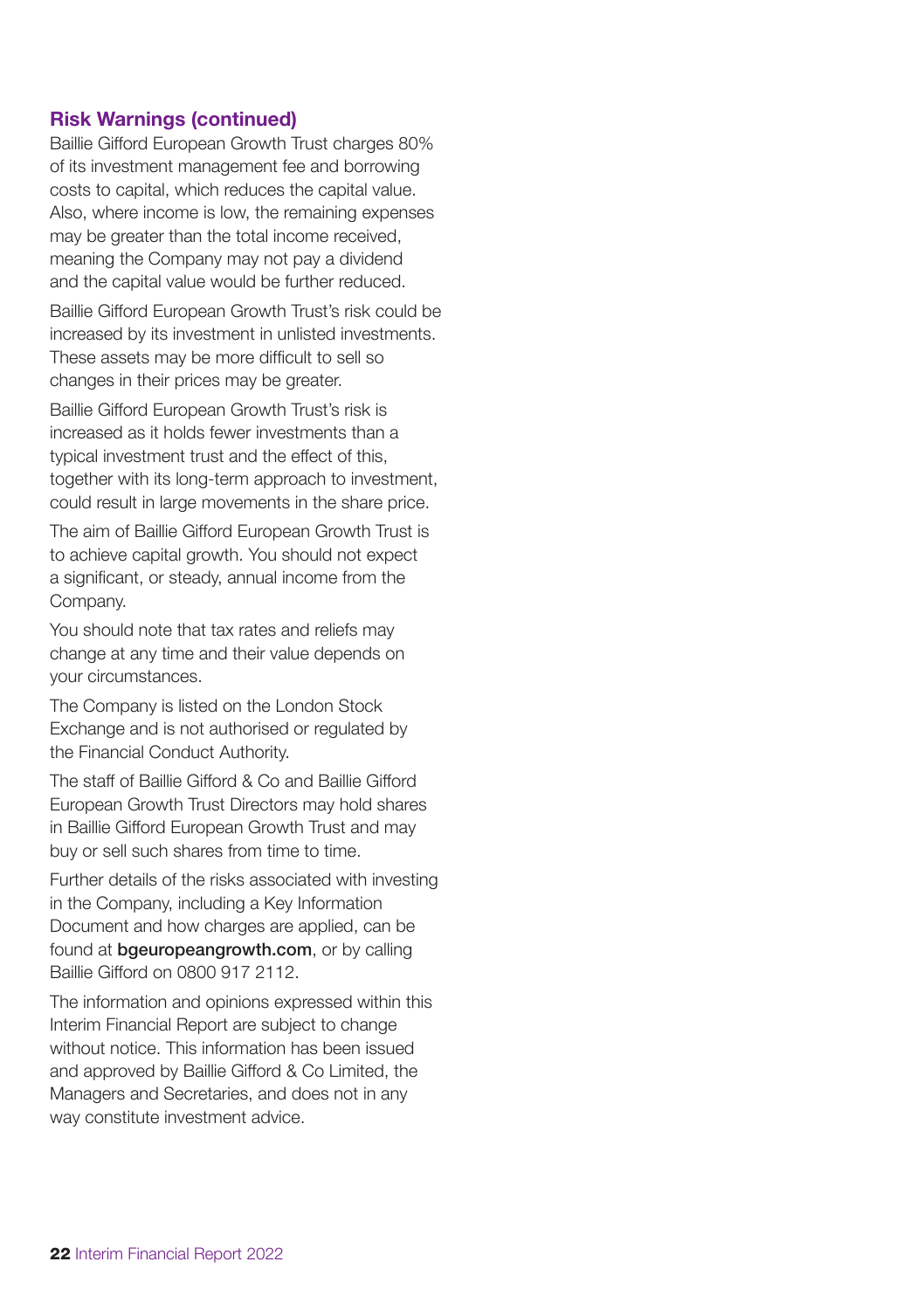### Glossary of Terms and Alternative Performance Measures (APM)

#### **Total Assets**

Total assets less current liabilities, before deduction of all borrowings.

### **Shareholders' Funds**

Shareholders' Funds is the value of all assets held less all liabilities, with borrowings deducted at book cost.

### **Net Asset Value**

Net Asset Value (NAV) is the value of total assets less liabilities (including borrowings). The NAV per share is calculated by dividing this amount by the number of ordinary shares in issue (excluding treasury shares).

#### **Net Asset Value (Borrowings at Book Value)**

Borrowings are valued at nominal book value (book cost).

#### **Net Asset Value (Borrowings at Fair Value) (APM)**

Borrowings are valued at an estimate of their market worth.

#### **Net Liquid Assets**

Net liquid assets comprise current assets less current liabilities, excluding borrowings.

#### **Discount/Premium (APM)**

As stockmarkets and share prices vary, an investment trust's share price is rarely the same as its NAV per share. When the share price is lower than the NAV per share it is said to be trading at a discount. The size of the discount is calculated by subtracting the share price from the NAV per share and is usually expressed as a percentage of the NAV per share. If the share price is higher than the NAV per share, it is said to be trading at a premium.

#### **Total Return (APM)**

The total return is the return to shareholders after reinvesting the net dividend on the date that the share price goes ex-dividend.

#### **Net Asset Value (Reconciliation of NAV at Book Value to NAV at Fair Value)**

|                                                                  | 31 March<br>2022 |
|------------------------------------------------------------------|------------------|
| Net Asset Value per ordinary share<br>(borrowings at book value) | 114.2p           |
| Shareholders' funds<br>(borrowings at book value)                | £409.924.000     |
| Add: book value of borrowings                                    | £50,608,000      |
| Less: fair value of borrowings                                   | £44,238,000      |
| Shareholders' funds<br>(borrowings at fair value)                | £416,294,000     |
| Number of shares in issue                                        | 358.924.046      |
| Net Asset Value per ordinary share<br>(borrowings at fair value) | 116.0p           |

#### **Gearing (APM)**

At its simplest, gearing is borrowing. Just like any other public company, an investment trust can borrow money to invest in additional investments for its portfolio. The effect of the borrowing on the shareholders' assets is called 'gearing'. If the Company's assets grow, the shareholders' assets grow proportionately more because the debt remains the same. But if the value of the Company's assets falls, the situation is reversed. Gearing can therefore enhance performance in rising markets but can adversely impact performance in falling markets.

Potential gearing is the Company's borrowings expressed as a percentage of shareholders' funds.

Gearing represents borrowings less cash and cash equivalents expressed as a percentage of shareholders' funds.

#### **Active Share (APM)**

Active share, a measure of how actively a portfolio is managed, is the percentage of the portfolio that differs from its comparative index. It is calculated by deducting from 100 the percentage of the portfolio that overlaps with the comparative index. An active share of 100 indicates no overlap with the index and an active share of zero indicates a portfolio that tracks the index.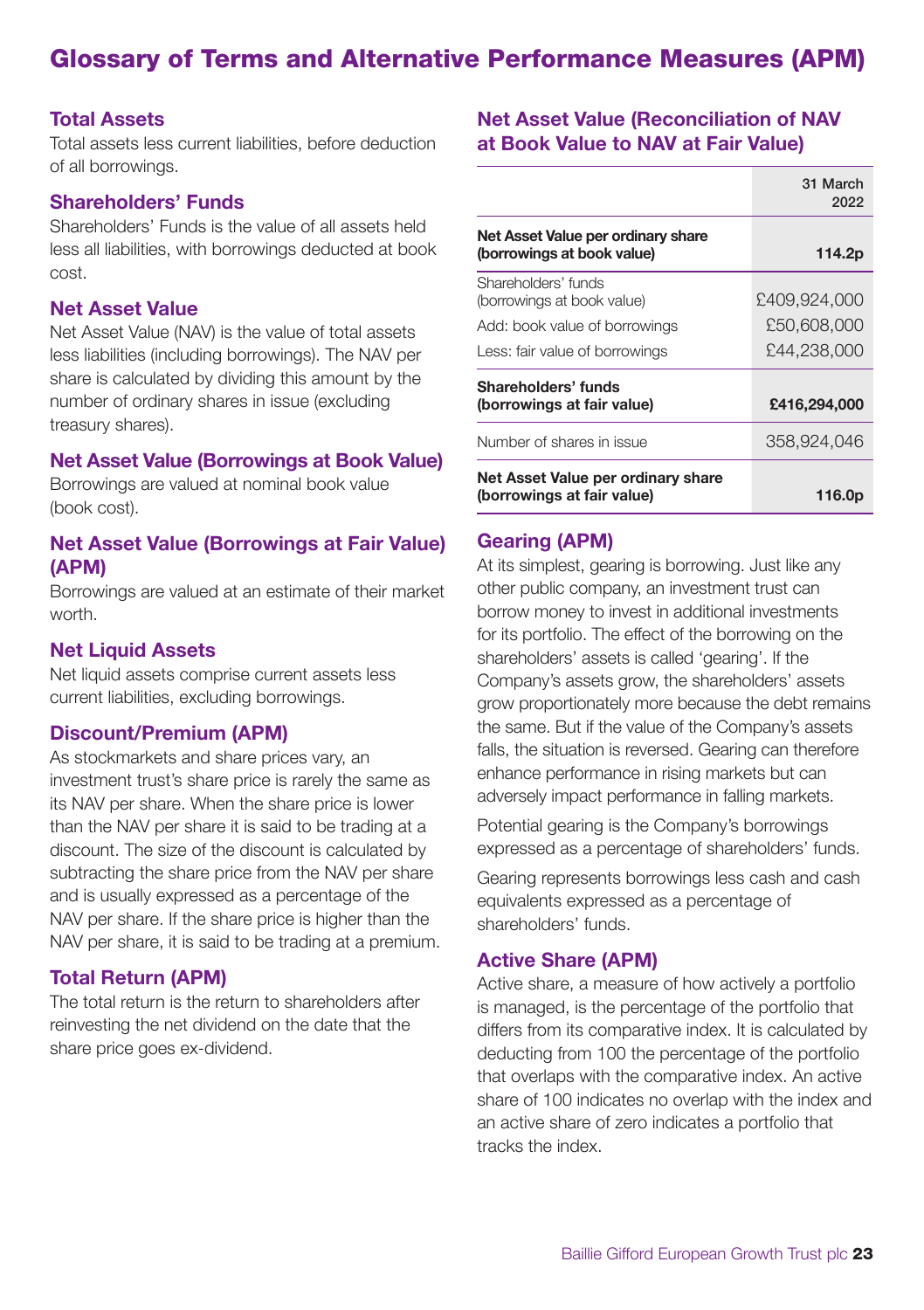# Third Party Data Provider Disclaimer

No third party data provider ('Provider') makes any warranty, express or implied, as to the accuracy, completeness or timeliness of the data contained herewith nor as to the results to be obtained by recipients of the data. No Provider shall in any way be liable to any recipient of the data for any inaccuracies, errors or omissions in the index data included in this document, regardless of cause, or for any damages (whether direct or indirect) resulting therefrom.

No Provider has any obligation to update, modify or amend the data or to otherwise notify a recipient thereof in the event that any matter stated herein changes or subsequently becomes inaccurate.

Without limiting the foregoing, no Provider shall have any liability whatsoever to you, whether in contract (including under an indemnity), in tort (including negligence), under a warranty, under statute or otherwise, in respect of any loss or damage suffered by you as a result of or in connection with any opinions, recommendations, forecasts, judgements, or any other conclusions, or any course of action determined, by you or any third party, whether or not based on the content, information or materials contained herein.

### **FTSE Index Data**

London Stock Exchange Group plc and its group undertakings (collectively, the 'LSE Group'). © LSE Group 2022. FTSE Russell is a trading name of certain of the LSE Group companies. 'FTSE®' 'Russell®', FTSE Russell ®, is/are a trade mark(s) of the relevant LSE Group companies and is/are used by any other LSE Group company under license. All rights in the FTSE Russell indexes or data vest in the relevant LSE Group company which owns the index or the data. Neither LSE Group nor its licensors accept any liability for any errors or omissions in the indexes or data and no party may rely on any indexes or data contained in this communication. No further distribution of data from the LSE Group is permitted without the relevant LSE Group company's express written consent. The LSE Group does not promote, sponsor or endorse the content of this communication.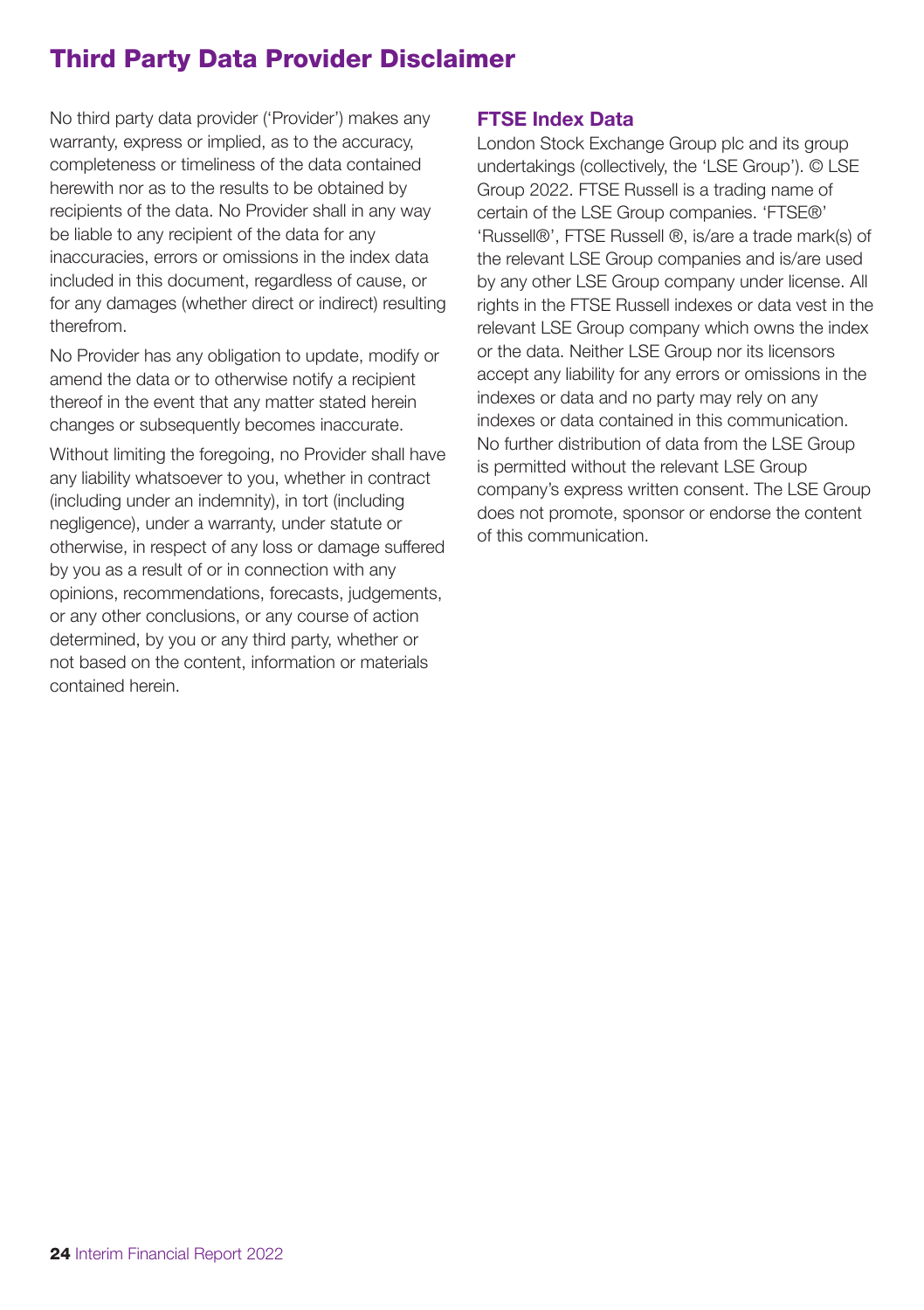# Sustainable Finance Disclosure Regulation ('SFDR')

The EU SFDR does not have a direct impact in the UK due to Brexit, however, it applies to third-country products marketed in the EU. As Baillie Gifford European Growth Trust is marketed in the EU by the AIFM, Baillie Gifford & Co Limited, via the National Private Placement Regime (NPPR) the following disclosures have been provided to comply with the high-level requirements of SFDR.

The AIFM has adopted Baillie Gifford & Co's Governance and Sustainable Principles and Guidelines as its policy on integration of sustainability risks in investment decisions.

Baillie Gifford & Co's approach to investment is based on identifying and holding high quality growth businesses that enjoy sustainable competitive advantages in their marketplace. To do this it looks beyond current financial performance, undertaking proprietary research to build up an in-depth knowledge of an individual company and a view on its long-term prospects. This includes the consideration of sustainability factors (environmental, social and/ or governance matters) which it believes will positively or negatively influence the financial returns of an investment.

More detail on the Investment Manager's approach to sustainability can be found in the Governance and Sustainability Principles and Guidelines document, available publicly on the Baillie Gifford website (bailliegifford.com/en/uk/about-us/ literature-library/corporate-governance/ [governance-sustainability-principles-and](https://www.bailliegifford.com/literature-library/corporate-governance/governance-and-sustainability-principles-and-guidelines/)guidelines/).

### **Taxonomy Regulation**

The Taxonomy Regulation establishes an EU-wide framework or criteria for environmentally sustainable economic activities in respect of six environmental objectives. It builds on the disclosure requirements under SFDR by introducing additional disclosure obligations in respect of AIFs that invest in an economic activity that contributes to an environmental objective.

The Company does not commit to make sustainable investments as defined under SFDR. As such, the underlying investments do not take into account the EU criteria for environmentally sustainable economic activities.